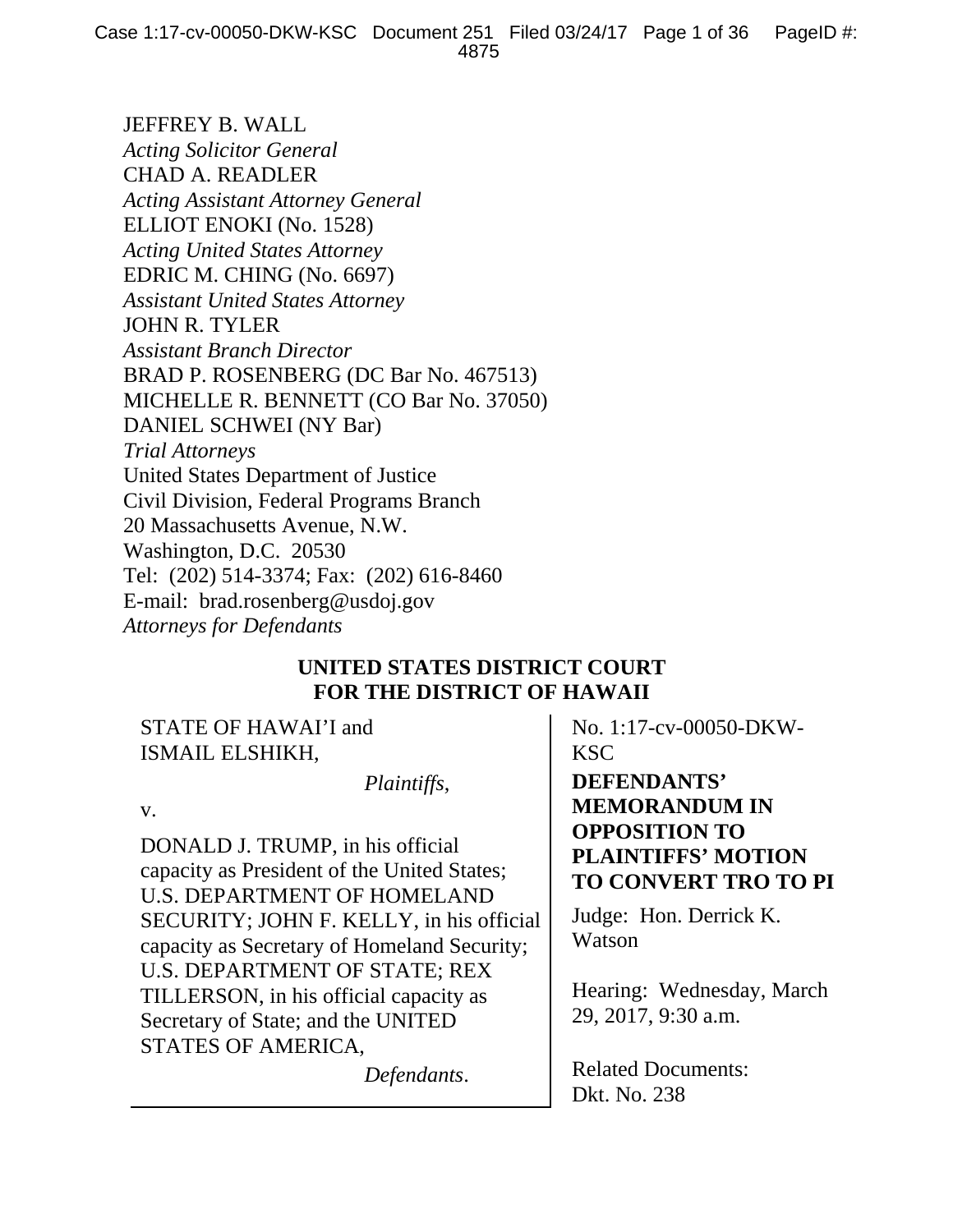# **TABLE OF CONTENTS**

|                | A.                                                                                                                                                                                                                                                                     |                                                                                                                       |                                                                   |  |  |  |  |
|----------------|------------------------------------------------------------------------------------------------------------------------------------------------------------------------------------------------------------------------------------------------------------------------|-----------------------------------------------------------------------------------------------------------------------|-------------------------------------------------------------------|--|--|--|--|
|                | <b>B.</b>                                                                                                                                                                                                                                                              |                                                                                                                       |                                                                   |  |  |  |  |
|                | $\mathcal{C}$ .                                                                                                                                                                                                                                                        |                                                                                                                       | Plaintiffs' Characterizations of This Case's Procedural History 7 |  |  |  |  |
|                |                                                                                                                                                                                                                                                                        |                                                                                                                       |                                                                   |  |  |  |  |
| $\mathbf{I}$ . |                                                                                                                                                                                                                                                                        | Plaintiffs Do Not Even Attempt to Carry Their Burden on Seeking to                                                    |                                                                   |  |  |  |  |
| II.            | If This Court Enters a Preliminary Injunction, It Should Not Apply<br>Plaintiffs Lack Standing to Challenge Sections 6(a) and 6(b)<br>A.<br>Because They Have Failed to Identify Any Particularized and<br>Judicially Cognizable Injury to Themselves That Arises from |                                                                                                                       |                                                                   |  |  |  |  |
|                |                                                                                                                                                                                                                                                                        |                                                                                                                       |                                                                   |  |  |  |  |
|                |                                                                                                                                                                                                                                                                        | 1.                                                                                                                    |                                                                   |  |  |  |  |
|                |                                                                                                                                                                                                                                                                        | 2.                                                                                                                    |                                                                   |  |  |  |  |
|                | <b>B.</b>                                                                                                                                                                                                                                                              | Even if This Court Finds That Plaintiffs Have Standing to<br>Challenge Section 6, They Are Unlikely to Succeed on the |                                                                   |  |  |  |  |
|                |                                                                                                                                                                                                                                                                        | 1.                                                                                                                    |                                                                   |  |  |  |  |
|                |                                                                                                                                                                                                                                                                        | 2.                                                                                                                    |                                                                   |  |  |  |  |
| III.           | At a Minimum, This Court Should Not Enjoin Those Portions of<br>Sections 2 and 6 That Relate to Governmental Operations<br>.25                                                                                                                                         |                                                                                                                       |                                                                   |  |  |  |  |
| .29            |                                                                                                                                                                                                                                                                        |                                                                                                                       |                                                                   |  |  |  |  |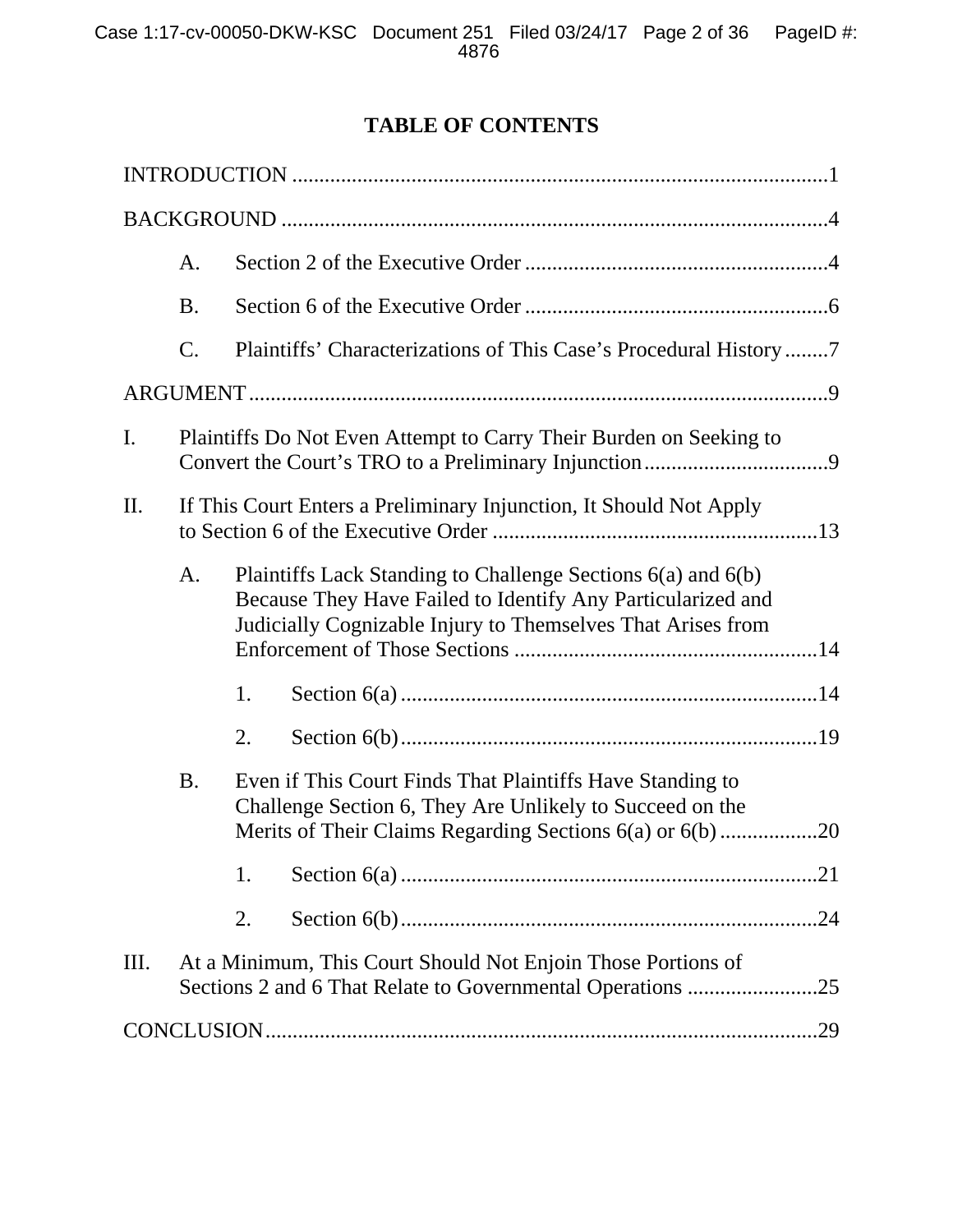# **TABLE OF AUTHORITIES**

## **CASES**

| Califano v. Yamasaki,                                                                                   |
|---------------------------------------------------------------------------------------------------------|
| Caribbean Marine Servs. Co. v. Baldridge,                                                               |
| Church of the Lukumi Babalu Aye v. City of Hialeah,                                                     |
| Clapper v. Amnesty Int'l,                                                                               |
| Consol. Salmonid Cases,                                                                                 |
| Covenant Media of SC, LLC v. City of N. Charleston,                                                     |
| DaimlerChrysler Corp. v. Cuno,                                                                          |
| FW/PBS, Inc. v. City of Dallas,                                                                         |
| Granny Goose Foods, Inc. v. Bhd. of Teamsters & Auto Truck<br>Drivers Local No. 70,                     |
| HonoluluTraffic.com v. FTA,                                                                             |
| In re Adelphia Commc'ns Corp.,<br>No. 02-41729 (REG), 2006 WL 1529357 (Bankr. S.D.N.Y. June 5, 2006) 11 |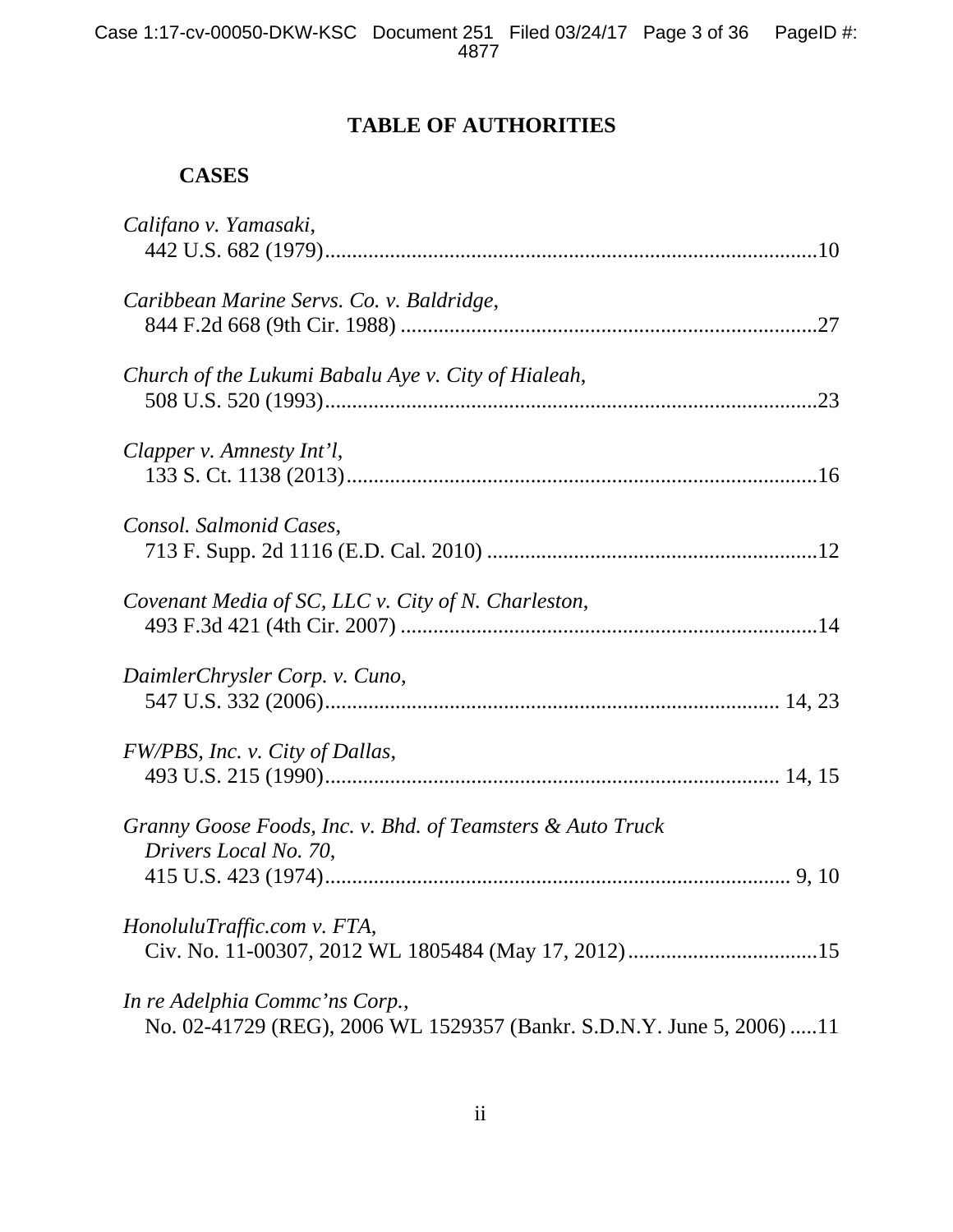| Int'l Refugee Assistance Project v. Trump,<br>No. TDC-17-0361, 2017 WL 1018235 (D. Md. Mar. 16, 2017), |
|--------------------------------------------------------------------------------------------------------|
| Lewis v. Casey,                                                                                        |
| Lujan v. Defs. of Wildlife,                                                                            |
| Luxottica Group S.p.A. v. Light in the Box Ltd.,                                                       |
| McCormack v. Hiedeman,                                                                                 |
| Office of Personnel Mgmt. v. Am. Fed'n of Gov't Employees,                                             |
| Park Vill. Apartment Tenants Ass'n v. Mortimer Howard Tr.,                                             |
| Price v. City of Stockton,                                                                             |
| Prime Media, Inc. v. City of Brentwood,                                                                |
| Reno Air Racing Ass'n v. McCord,                                                                       |
| Sarsour v. Trump,<br>No. 17-cv-00120-AJT-IDD, slip op. (E.D. Va. Mar. 24, 2017)  22, 23, 24            |
| Serv. Emps. Int'l Union v. Roselli,<br>No. C 09-00404 WHA, 2009 WL 2246198 (N.D. Cal. July 27, 2009)11 |
| Summers v. Earth Island Inst.,<br>.20                                                                  |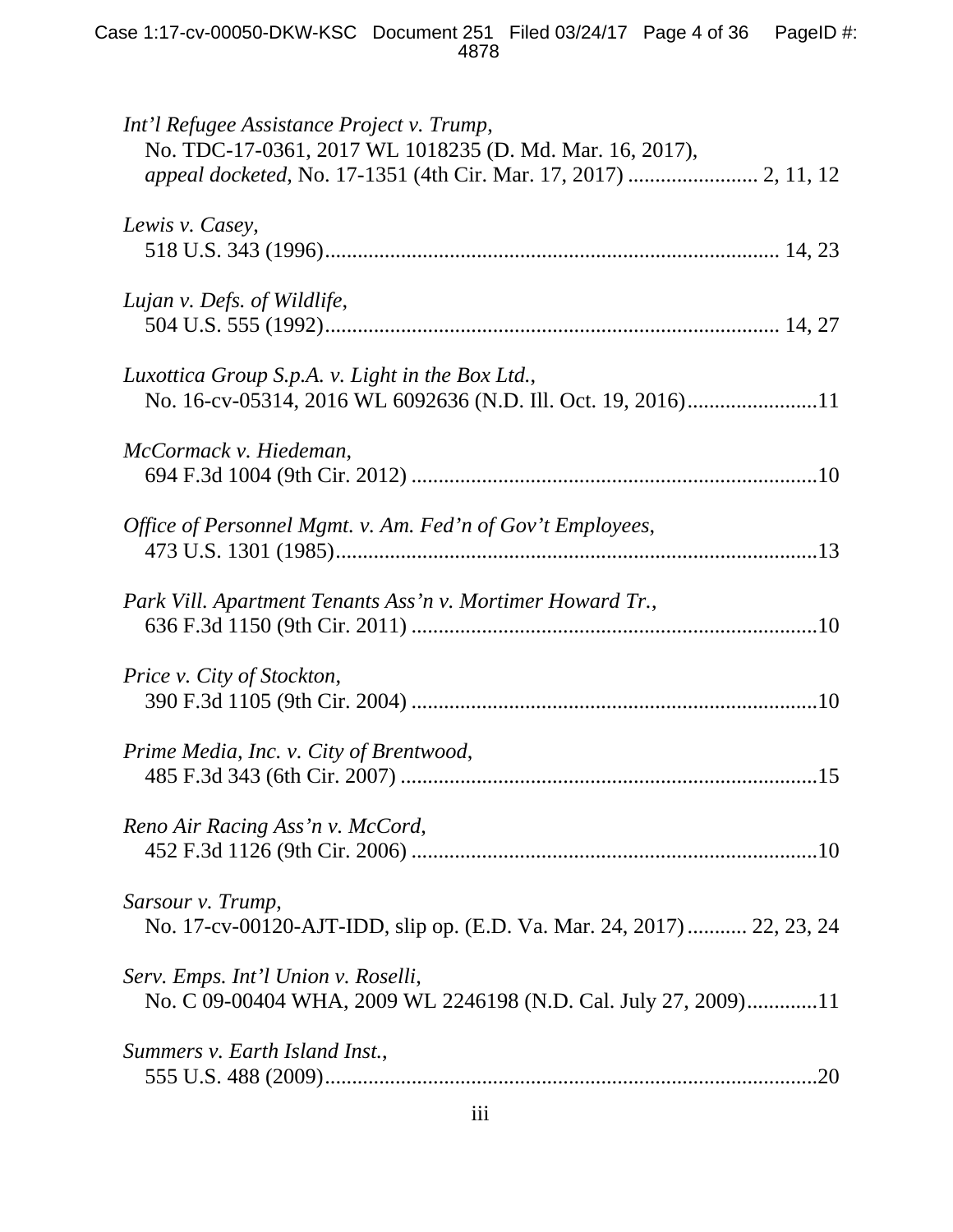| Texas v. United States,                                                                                                  |  |  |  |
|--------------------------------------------------------------------------------------------------------------------------|--|--|--|
| Washington v. Trump,<br>No. C17-0141JLR, 2017 WL 1045950 (W.D. Wash. Mar. 16, 2017)  22, 24                              |  |  |  |
| Washington v. Trump,                                                                                                     |  |  |  |
| Washington Envtl. Council v. Bellon,                                                                                     |  |  |  |
| Winter v. Nat. Res. Def. Council, Inc.,                                                                                  |  |  |  |
| Zepeda v. INS,                                                                                                           |  |  |  |
| <b>RULES</b>                                                                                                             |  |  |  |
|                                                                                                                          |  |  |  |
| <b>REGULATIONS</b>                                                                                                       |  |  |  |
|                                                                                                                          |  |  |  |
|                                                                                                                          |  |  |  |
| <b>OTHER AUTHORITIES</b>                                                                                                 |  |  |  |
| 11A Charles Alan Wright & Arthur R. Miller,                                                                              |  |  |  |
| Stephanie Saul, Amid 'Trump Effect' Fear, 40% of Colleges<br>See Dip in Foreign Applicants, N.Y. Times, Mar. 16, 2017 18 |  |  |  |
|                                                                                                                          |  |  |  |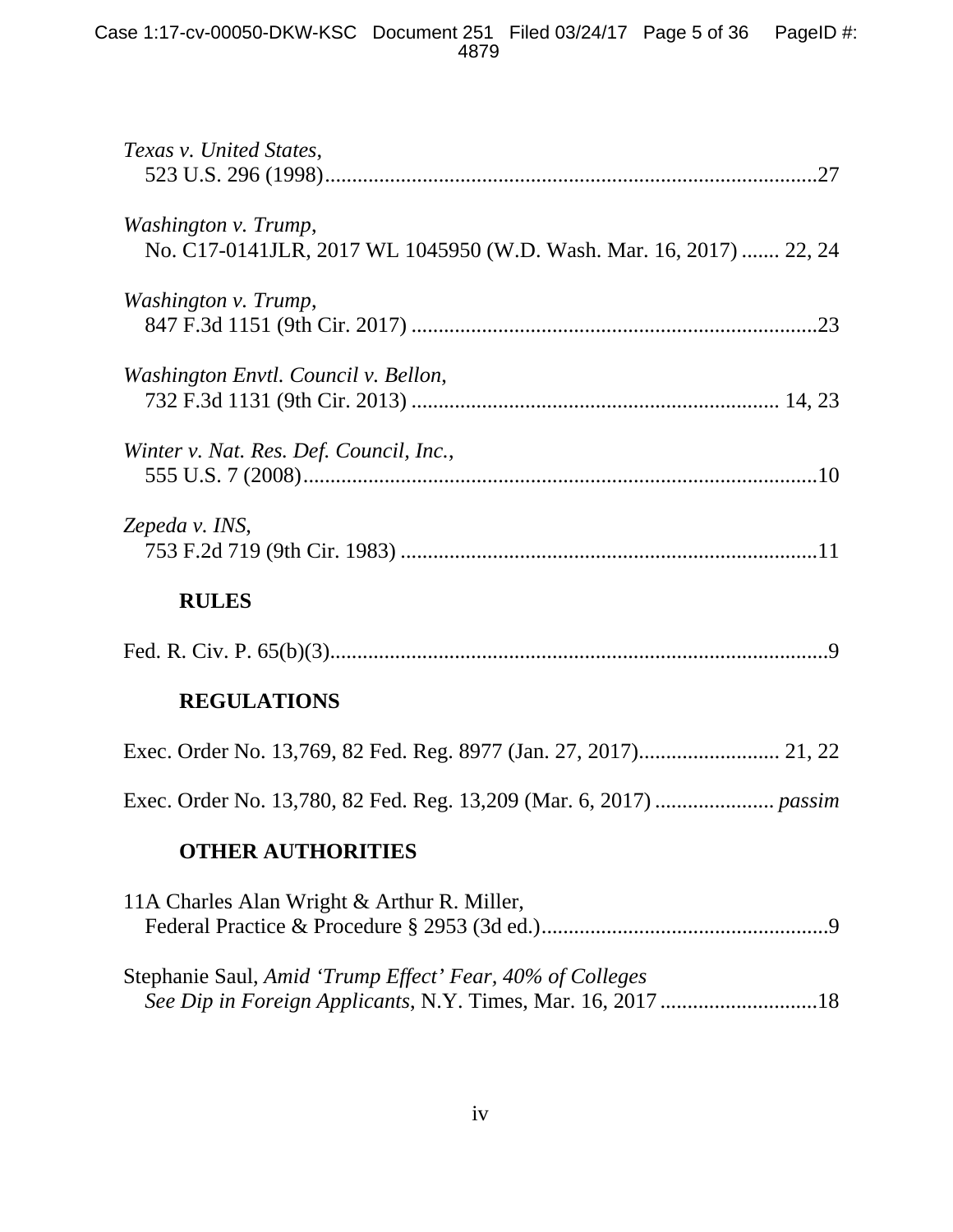## **DEFENDANTS' MEMORANDUM OF LAW IN OPPOSITION TO PLAINTIFFS' MOTION TO CONVERT TEMPORARY RESTRAINING ORDER TO A PRELIMINARY INJUNCTION**

## **INTRODUCTION**

Seeking to bar the provisions of Executive Order No.  $13,780<sup>1</sup>$  from taking effect, Plaintiffs sought a Temporary Restraining Order from this Court "[a]s an immediate remedy."2 This Court in turn granted Plaintiffs that immediate, temporary relief.<sup>3</sup>

Plaintiffs now seek to convert that temporary relief, awarded after extremely expedited briefing and argument, into a preliminary injunction of far longer duration. Yet Plaintiffs effectively treat this significant procedural and substantive step as a mere formality.<sup>4</sup> They fail to offer additional, relevant evidence to support their request, despite carrying the burden to demonstrate that a preliminary injunction is necessary, irrespective of the issuance of the prior TRO. And their legal arguments

-

2 Plaintiffs' Motion for Temporary Restraining Order at 4 (ECF No. 65).

3 *See* Order Granting Motion for Temporary Restraining Order (ECF No. 219) ("TRO").

4 *See generally* Mem. in Supp. of Motion to Convert Temporary Restraining Order to a Preliminary Injunction (ECF No. 238-1) ("Pl. Mem.").

<sup>1</sup> 82 Fed. Reg. 13,209 (Mar. 6, 2017).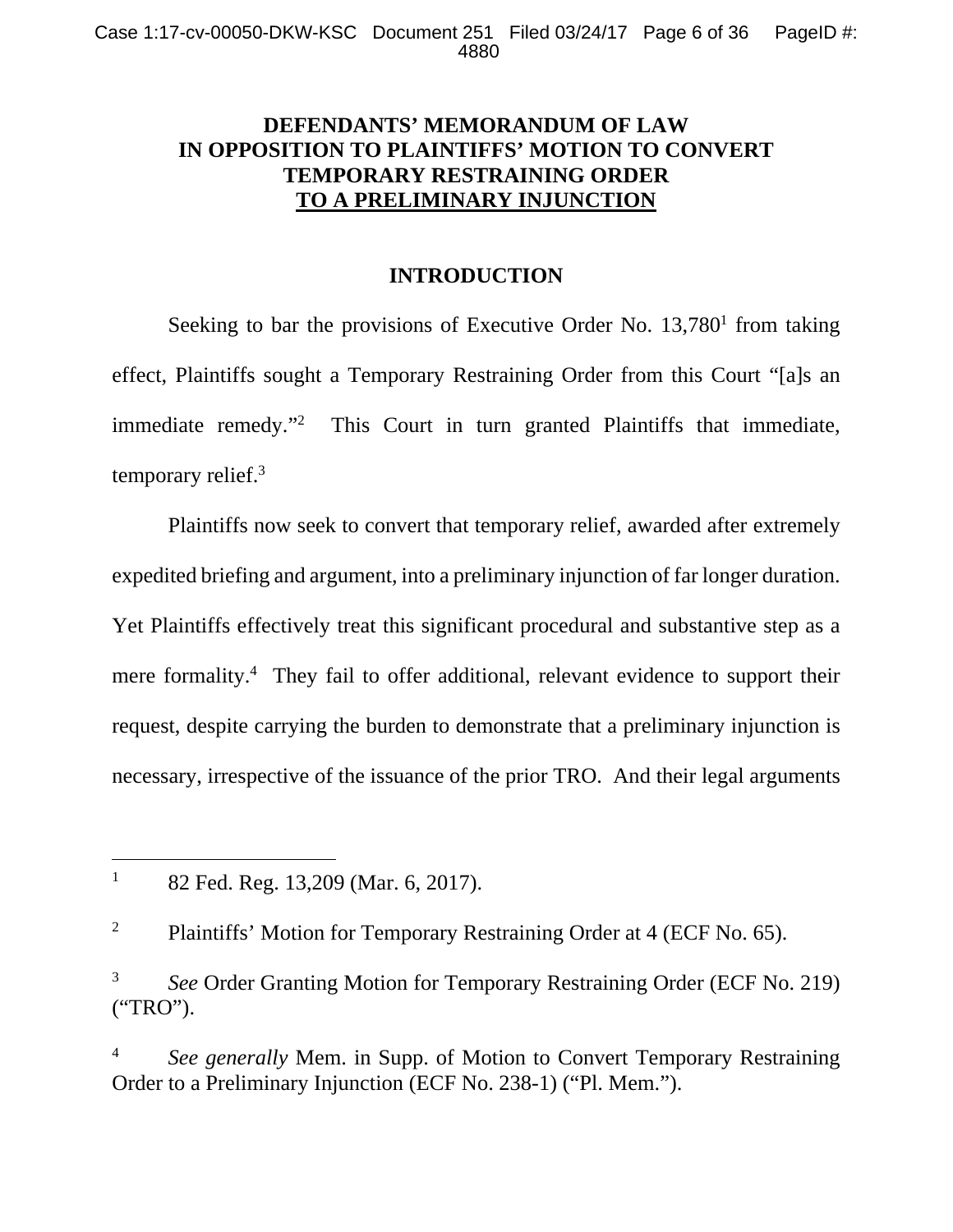### Case 1:17-cv-00050-DKW-KSC Document 251 Filed 03/24/17 Page 7 of 36 PageID #: 4881

are equally light, even in the face of Defendants' filing of their Motion for Clarification, $5$  which emphasized that the relief granted by the Court was still broader in scope than anything justified by Plaintiffs' arguments and evidence (even if one were to accept those arguments in full).

The Court should not sidestep its duty to weigh the arguments and evidence at this critical phase. Now that the Court has an opportunity to more carefully evaluate Plaintiffs' claims, Defendants believe they should be rejected in full for the reasons set forth in Defendants' Memorandum in Opposition to Plaintiffs' Motion for Temporary Restraining Order.<sup>6</sup> But at the very least, the Court should limit any preliminary injunction to the arguments and injuries Plaintiffs have alleged.

 In particular, this Court should limit any preliminary injunction to Section 2(c) of the Executive Order, which is what the Maryland district court did in *International Refugee Assistance Project v. Trump.*<sup>7</sup> Section 2(c) contains the 90-day suspensionof-entry provision that was (and remains) the focus of Plaintiffs' briefing, and is the only section of the Executive Order on which Plaintiffs have submitted any evidence of alleged injury. Because their alleged injury is limited to Section 2(c), Plaintiffs

-

<sup>5</sup> ECF No. 227.

<sup>6</sup> ECF No. 145 ("Def. TRO Mem.").

<sup>7</sup> Civil Action No. TDC-17-0361, 2017 WL 1018235 (D. Md. Mar. 16, 2017), *appeal docketed*, No. 17-1351 (4th Cir. Mar. 17, 2017) (hereinafter, "*IRAP*").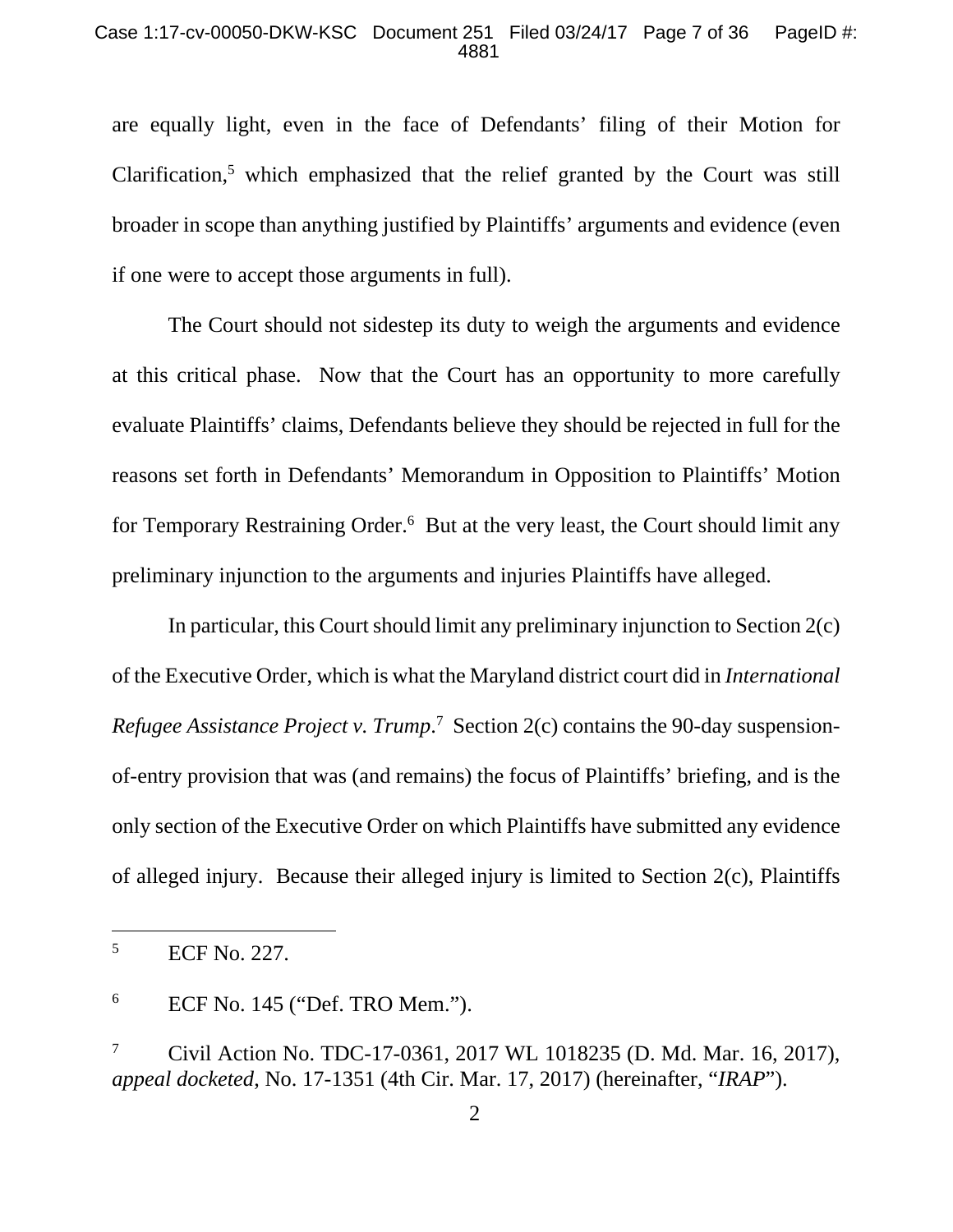### Case 1:17-cv-00050-DKW-KSC Document 251 Filed 03/24/17 Page 8 of 36 PageID #: 4882

lack standing to seek preliminary relief regarding: (a) Section 6(a)'s 120-day suspension of certain aspects of the U.S. Refugee Admissions Program ("USRAP"); or (b) Section 6(b)'s 50,000-refugee cap (which, it bears emphasis, is not mentioned *anywhere* in Plaintiffs' Second Amended Complaint or TRO papers). Nor are Plaintiffs likely to succeed on the merits of their challenges to these provisions, which are not limited to the six countries and draw no distinction on the basis of religion. Accordingly, any preliminary injunction should be limited to Section 2(c) of the Executive Order.

 At an absolute minimum, however, this Court should reject Plaintiffs' request to grant a preliminary injunction as to the provisions of Sections 2 and 6 that provide for inter-governmental reporting and consultation within the Executive Branch and that also may require requesting information from foreign governments. Plaintiffs cannot possibly explain how they face immediate and irreparable injury from the implementation of these provisions. They do not apply to Plaintiffs at all, but instead simply facilitate the Government's ability to identify and fix potential gaps in the Nation's vetting procedures. Plaintiffs therefore lack standing to challenge these provisions, any such challenge is not ripe, and these provisions do not even arguably violate the Establishment Clause.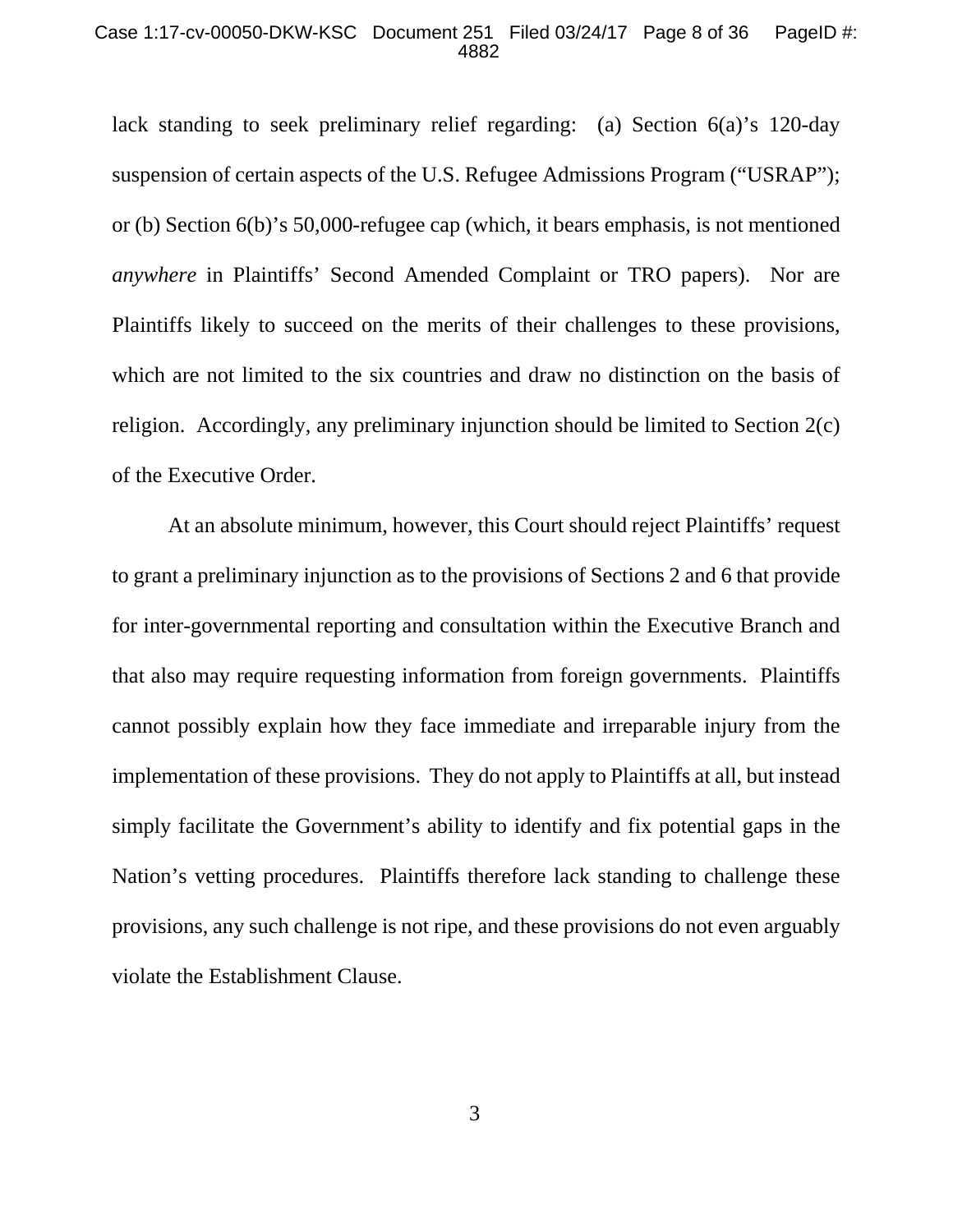### **BACKGROUND**

Defendants refer to their Memorandum in Opposition to Plaintiffs' Motion for a Temporary Restraining Order for the procedural background of this case. *See* Def. TRO Mem. Plaintiffs' motion to convert, however, raises particular issues regarding the application of the provisions contained in Sections 2 and 6 of the Executive Order, which are described below. Defendants also provide a brief response to Plaintiffs' characterizations regarding certain aspects of the procedural history of this case.

## **A. Section 2 of the Executive Order**

Section 2 of the Executive Order concerns vetting procedures for immigration benefits. It contains two basic sets of provisions.

*First, Section 2(c)* suspends entry into the United States of certain nationals from six countries, subject to exceptions and waivers. *See* Exec. Order No. 13,780 § 2(c). Section 2(c) was the near-exclusive focus of Plaintiffs' TRO briefing.

*Second*, the remainder of Section 2 contains inward-facing provisions aimed at allowing the Government to identify potential cracks in the Nation's vetting procedures. These provisions set forth a process by which the President may make future determinations about whether any restrictions on entry are necessary for certain foreign nationals or categories of foreign nationals. To begin that process, Section 2(a) requires the Secretary of Homeland Security, in consultation with the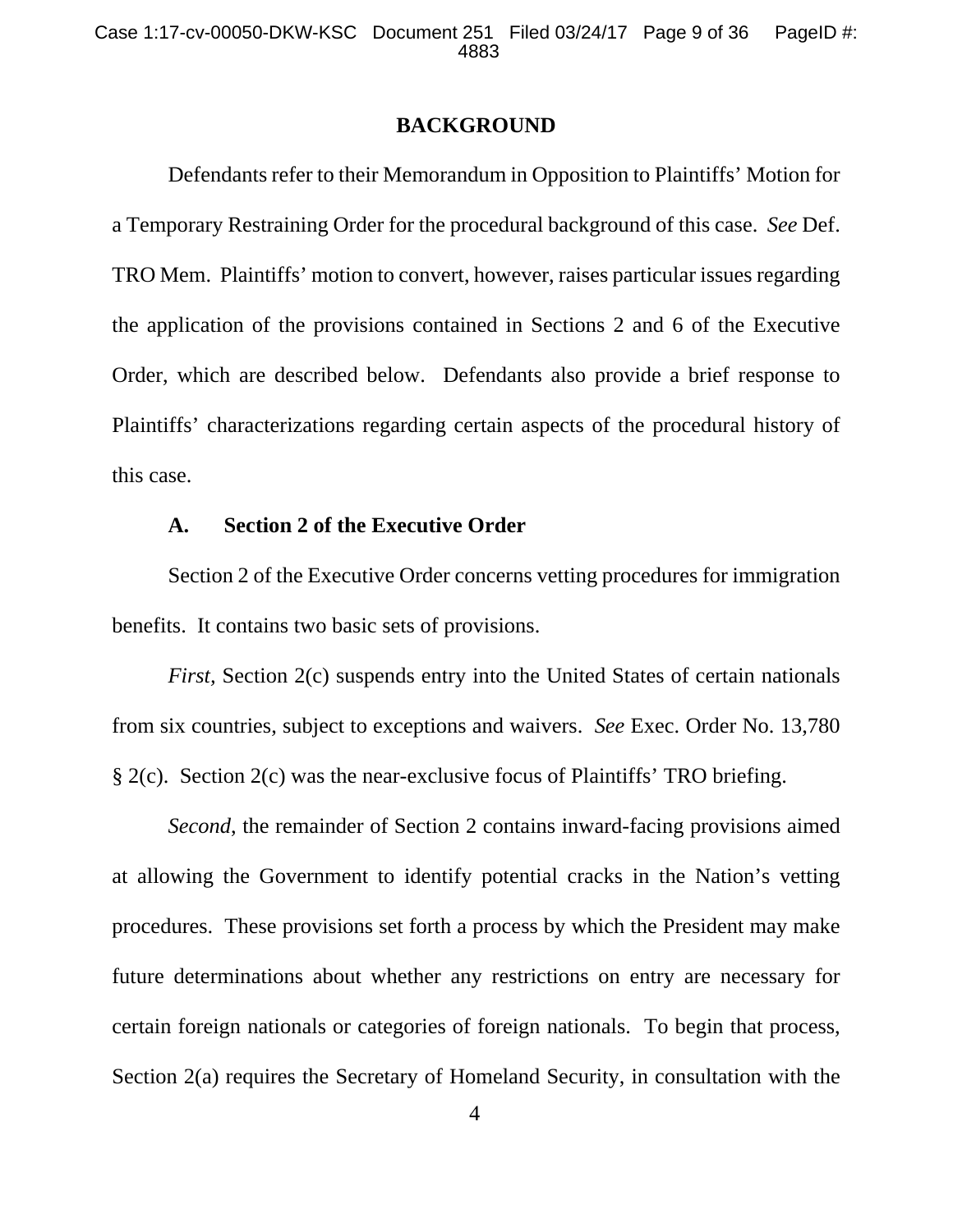#### Case 1:17-cv-00050-DKW-KSC Document 251 Filed 03/24/17 Page 10 of 36 PageID #: 4884

Secretary of State and the Director of National Intelligence, to conduct a worldwide review to identify whether, and if so what, additional information will be needed from each foreign country so that in adjudicating an application by a national of that country for a visa, admission, or other benefit, it can be determined that the individual is not a security or public safety threat. Section 2(b) requires the preparation and submission to the President of a report based upon that review. *See id.* § 2(a), (b). Section 2(d) provides that, following the submission of the report referenced in subsection (b), the Secretary of State shall request that foreign governments begin to supply additional, needed information. *Id.* § 2(d). Sections 2(e) and 2(f) contain various procedures to assist the President in making any subsequent determinations about whether restrictions on entry are warranted for "appropriate categories of foreign nationals of countries that have not provided the information requested[.]" *Id.* § 2(e), (f). Finally, Section 2(g) provides that the Secretaries of State and Homeland Security shall submit to the President various joint reports on their progress in implementing the provisions of the Order. *Id.* §  $2(g)$ .

Neither Plaintiffs' TRO briefing, nor this Court's TRO opinion, addresses these provisions in any meaningful way (to the extent they even address them at all). And for good reason: None of these provisions targets specific countries or regions at all, much less a specific religion. Instead, they call on cabinet agencies to conduct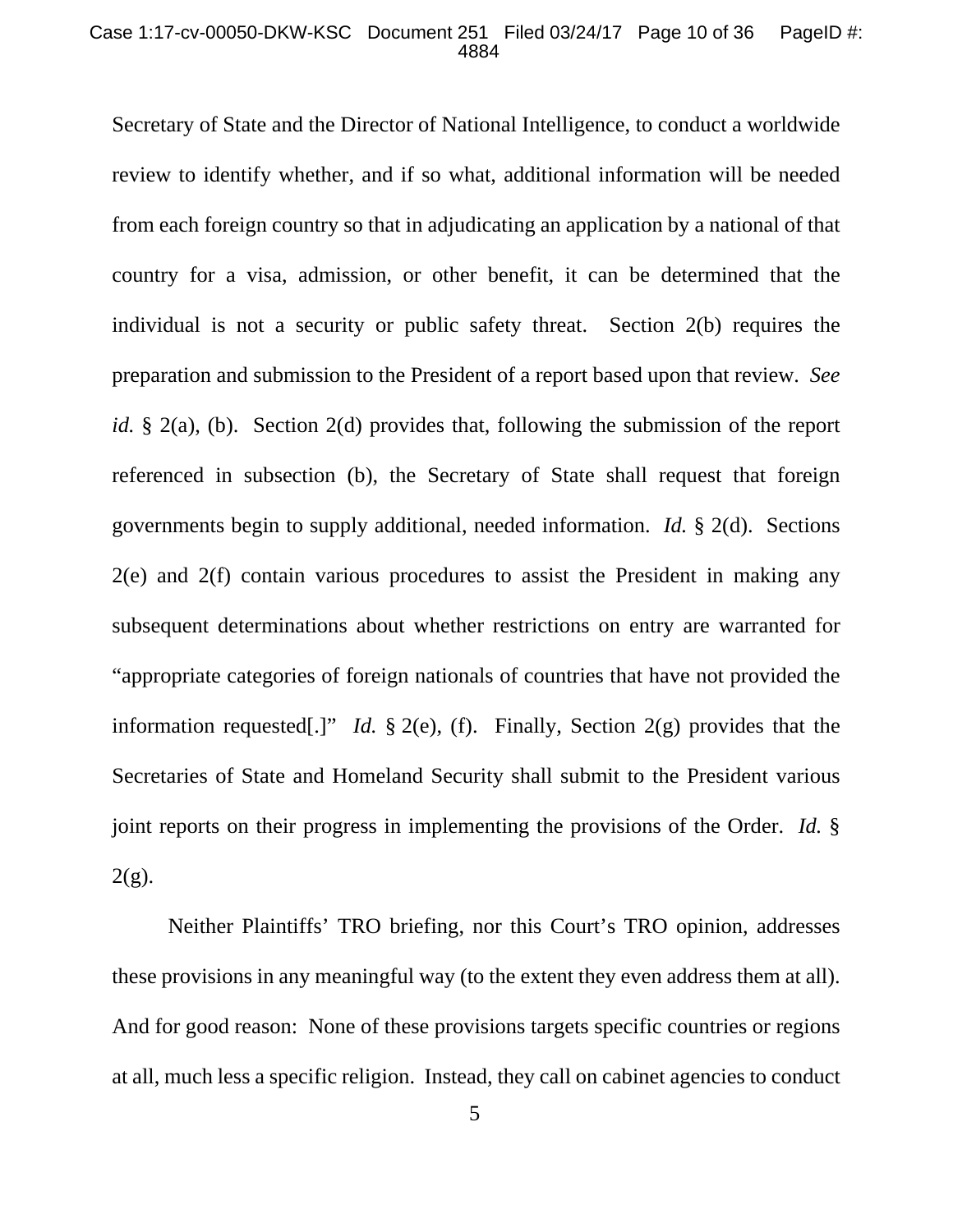a "worldwide" review to determine whether and how the Nation's defenses can be strengthened.

## **B. Section 6 of the Executive Order**

Section 6 of the Executive Order concerns certain aspects of the USRAP. It contains three basic sets of provisions.

*First*, Section 6(a) suspends travel under USRAP and decisions on refugee applications for a period of 120 days after the effective date of the Executive Order, subject to waivers provided for in Section 6(c). *See* Exec. Order No. 13,780 § 6(a), (c). Section 6(a) also provides that, during the suspension period, the Government shall conduct an internal review of USRAP application and adjudication processes and implement additional procedures identified by the review. *Id.* § 6(a). The Secretary of State shall resume allowing travel of refugees into the United States under USRAP 120 days after the effective date of the Order, and the Secretary of Homeland Security shall resume making decisions on applications for refugee status for stateless persons and nationals of countries for which the Secretary of State, the Secretary of Homeland Security, and the Director of National Intelligence have jointly determined that adequate additional procedures to protect the security and welfare of the Nation are in place. *Id.*

*Second*, Section 6(b) provides "that the entry of more than 50,000 refugees in fiscal year 2017 would be detrimental to the interests of the United States" and, on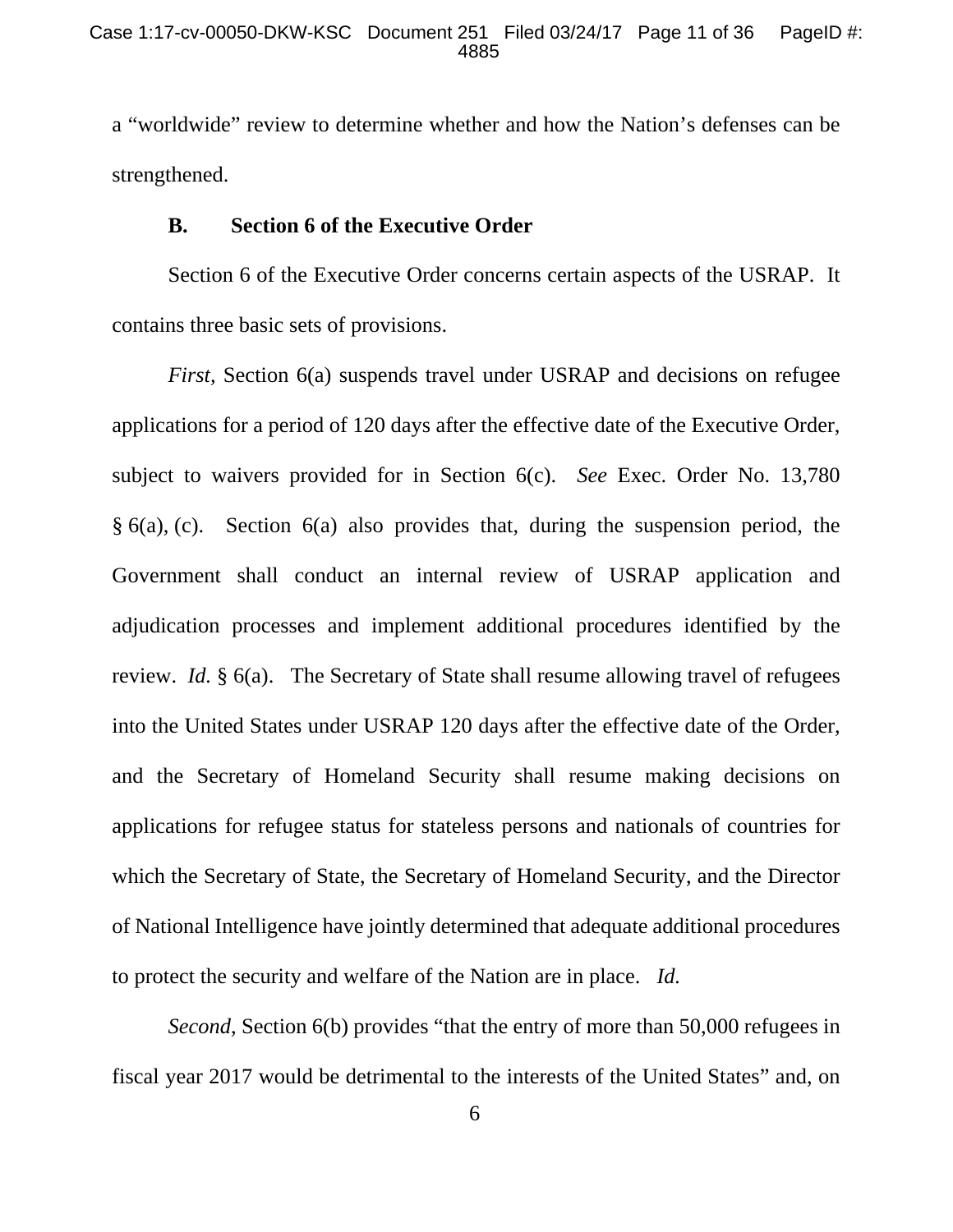### Case 1:17-cv-00050-DKW-KSC Document 251 Filed 03/24/17 Page 12 of 36 PageID #: 4886

that basis, "suspend[s] any entries in excess of that number until such time as [the President] determine[s] that additional entries would be in the national interest." *Id.* § 6(b). Plaintiffs' Second Amended Complaint and TRO papers do not address this provision. Nor is it addressed in the Court's TRO opinion, which again makes sense, since Section 6(b) applies worldwide and without regard to religion.

*Finally*, Section 6(d) sets forth a policy of coordinating refugee placement and settlement with state and local jurisdictions. *See id.* § 6(d). The provision is intended to allow those jurisdictions to "have greater involvement in the process of determining the placement or resettlement of refugees in their jurisdictions." *Id.* Once again, this provision is not referenced in Plaintiffs' Second Amended Complaint and TRO papers, or in this Court's TRO opinion.

## **C. Plaintiffs' Characterizations of This Case's Procedural History**

 Plaintiffs assert that Defendants, in opposing Plaintiffs' TRO motion, failed to argue the appropriate scope of any TRO that the Court might issue. *See* Pl. Mem. at 15. That characterization is incorrect. Defendants' opposition to Plaintiffs' TRO motion addressed Hawaii's (unsupported) claims regarding the suspension of aspects of the USRAP. *See* Def. TRO Mem. at 19, 48. Defendants also argued that "any emergency relief could extend only to addressing the plaintiffs' asserted violations, not the sweeping relief plaintiffs request." *Id.* at 52; *see also id.* at 53 (asserting that any TRO should be narrow in scope). As described herein, Plaintiffs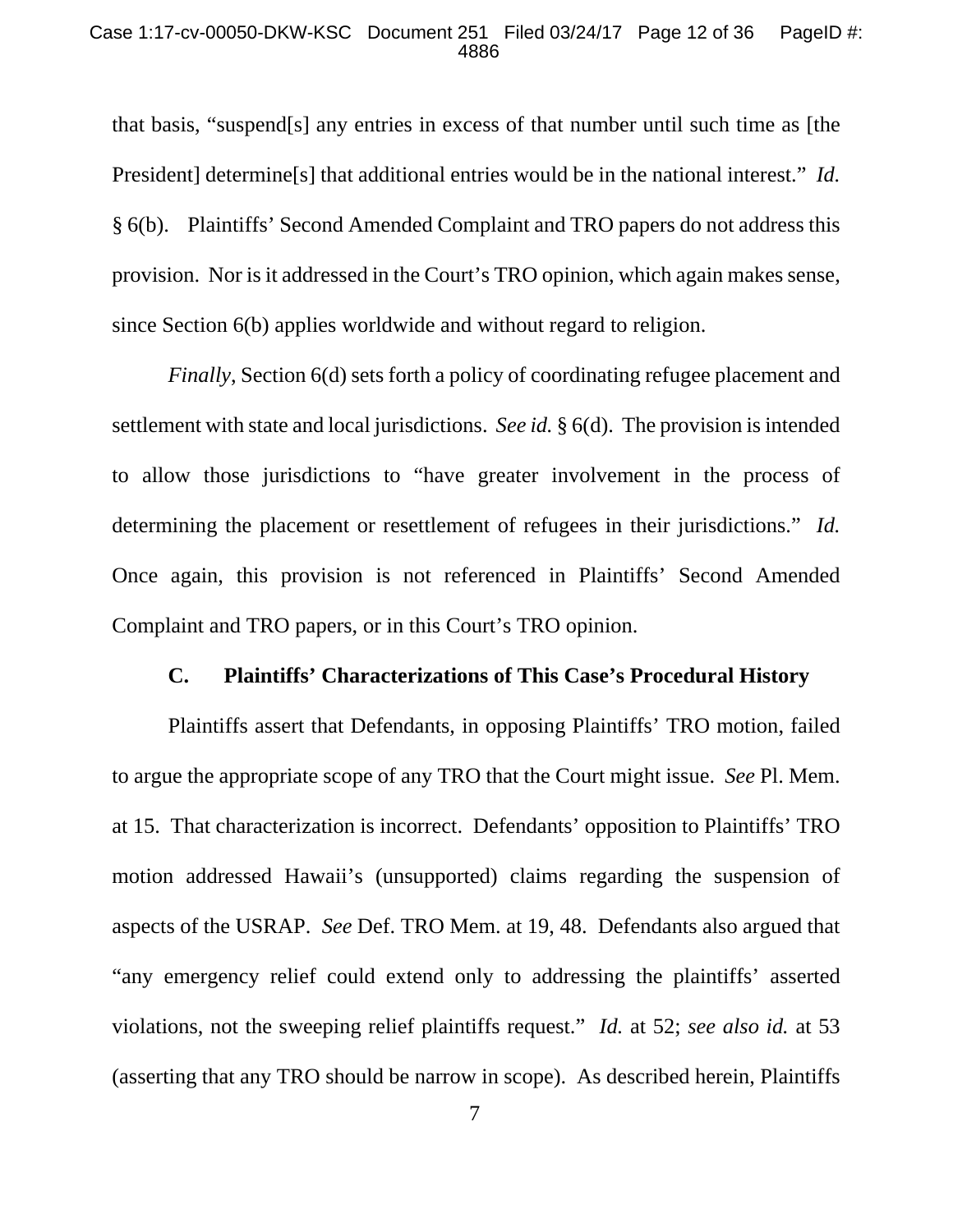### Case 1:17-cv-00050-DKW-KSC Document 251 Filed 03/24/17 Page 13 of 36 PageID #: 4887

requested sweeping relief but failed to provide supporting facts or arguments to justify the scope of that relief. Defendants' response matched, if not exceeded, the level of detail in Plaintiffs' briefs.

 Plaintiffs also inexplicably accuse Defendants of litigating at a "plodding pace." Pl. Mem. at 13. That is simply not true. The same day that Executive Order No. 13,780 was signed by the President, the parties conferred regarding a briefing schedule for Plaintiffs' TRO motion and agreed to such a schedule in short order. That schedule allowed this Court to issue a decision before the provisions of Executive Order No. 13,780 were to take effect. A mere two days after the Court issued its TRO, Defendants filed their motion to clarify. This Court denied that motion on Sunday, March 19. The very next day, the parties submitted an agreedupon joint schedule for Plaintiffs' conversion motion, which is also being briefed on an expedited basis. *See* ECF No. 235. The fact that Defendants did not, as Plaintiffs put it, "rush[ ] to the Ninth Circuit," but instead sought to provide this Court with an opportunity to refine the scope of its preliminary relief, does not mean that Defendants "resisted at every turn Plaintiffs' efforts to expedite these proceedings." Pl. Mem. at 13. It means that Defendants respect this Court's role in issuing findings with respect to the parties' dispute.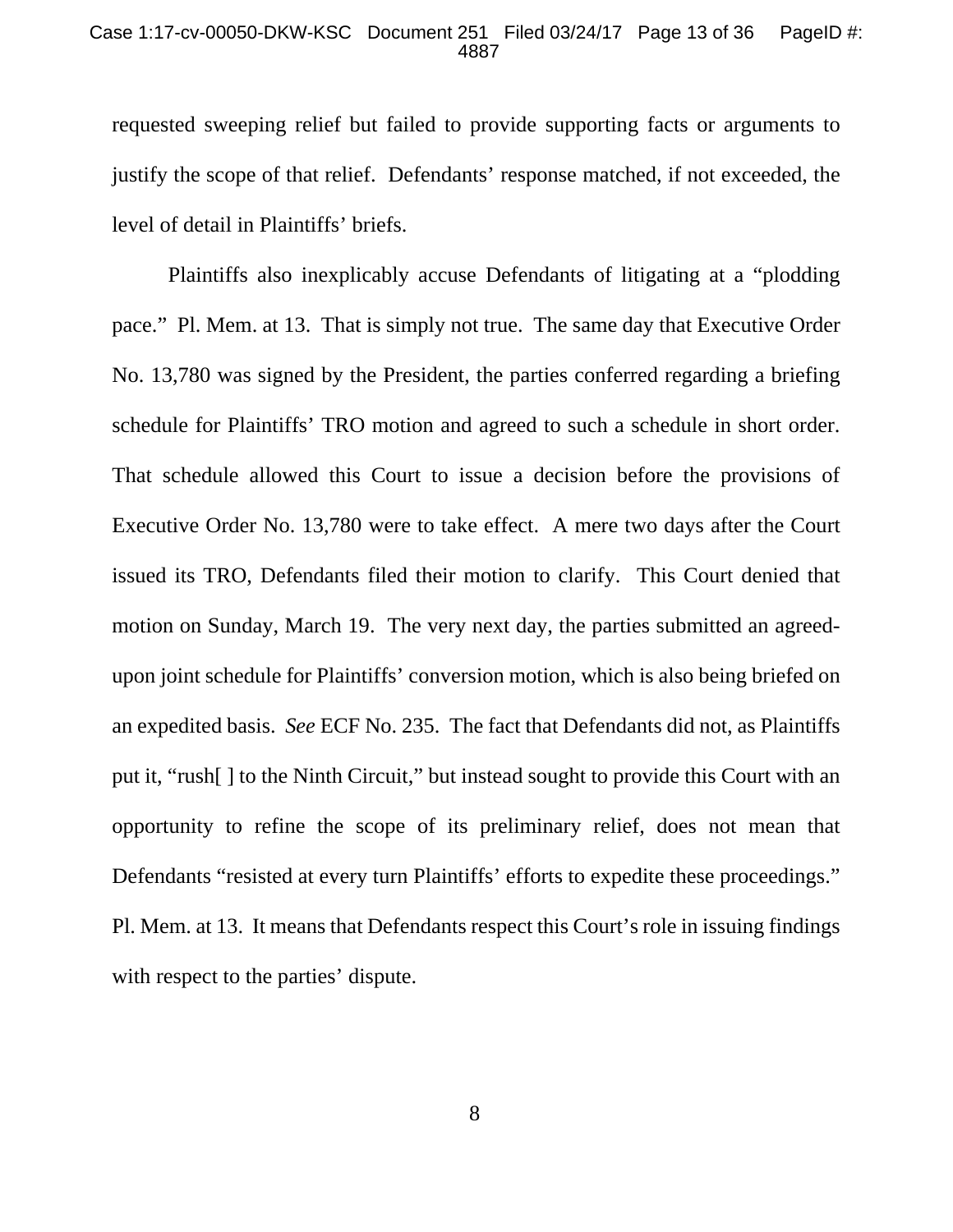### **ARGUMENT**

## **I. Plaintiffs Do Not Even Attempt to Carry Their Burden on Seeking to Convert the Court's TRO to a Preliminary Injunction**

Plaintiffs have already received from this Court the precise form of relief that they sought—a temporary restraining order. Having obtained that emergency relief, Plaintiffs now treat the proposed conversion of the TRO into a preliminary injunction as a mere formality. Rule 65 dictates otherwise.

Even though this Court issued a TRO, Plaintiffs retain the burden of proof in seeking a preliminary injunction. Rule 65 specifically contemplates proceedings during which "the party who obtained the [temporary restraining] order must proceed with the motion [for preliminary injunction]; if the party does not, the court must dissolve the order." Fed. R. Civ. P. 65(b)(3); *cf.* 11A Charles Alan Wright & Arthur R. Miller, Federal Practice & Procedure § 2953 (3d ed.) ("If the hearing is converted into one under Rule 65(a) [for a preliminary injunction], the burden of persuasion remains on the party who requested the temporary restraining order[.]"); *Granny Goose Foods, Inc. v. Bhd. of Teamsters & Auto Truck Drivers Local No. 70*, 415 U.S. 423, 441 (1974) ("At such hearing, as in any other hearing in which a preliminary injunction is sought, the party seeking the injunction would bear the burden of demonstrating the various factors justifying preliminary injunctive relief[.]").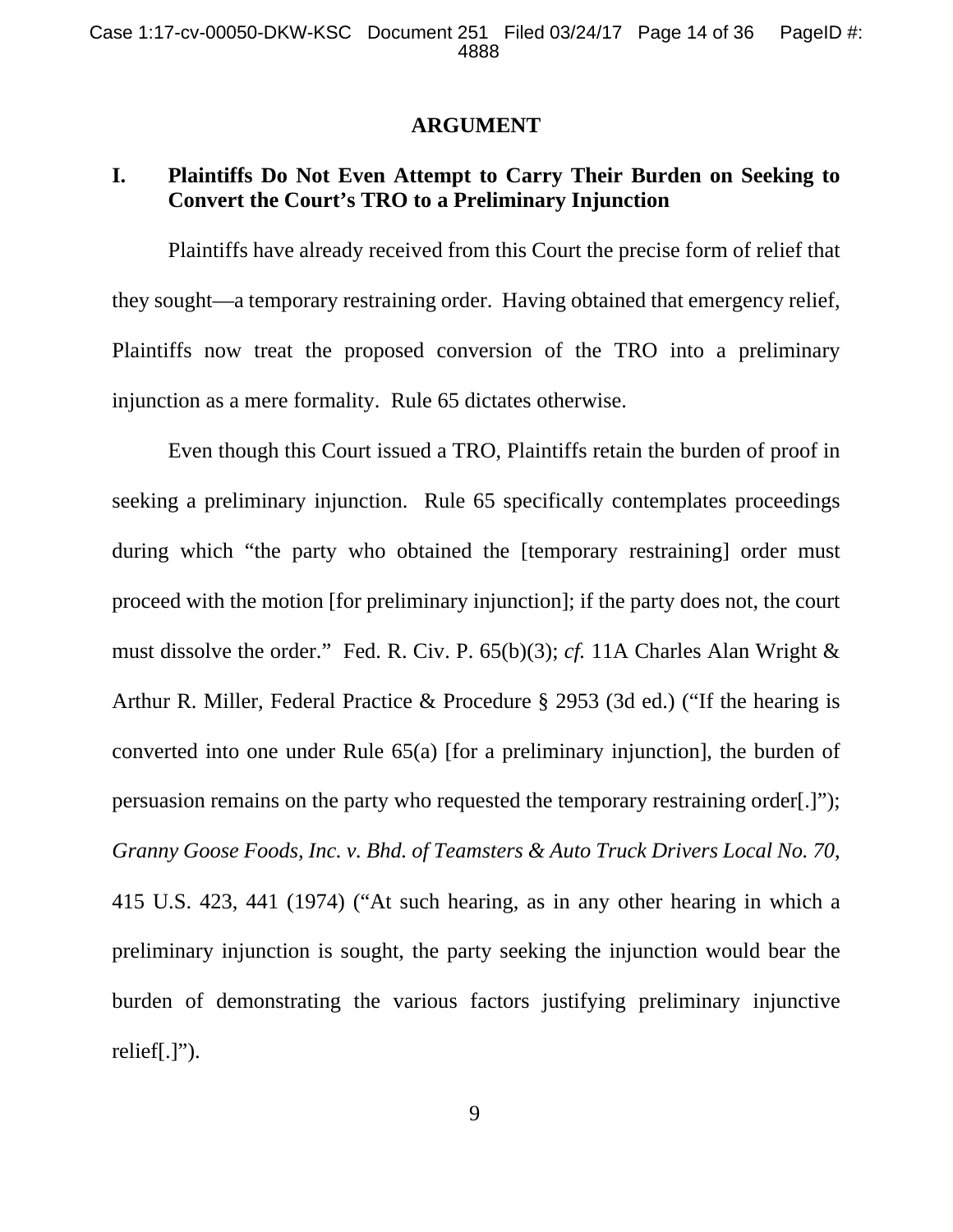#### Case 1:17-cv-00050-DKW-KSC Document 251 Filed 03/24/17 Page 15 of 36 PageID #: 4889

Accordingly, this Court's TRO anticipated that there would be further proceedings before a preliminary injunction could be issued. Among other things, the Court specifically noted that "[t]he underlying purpose of a TRO is to preserve the status quo and prevent irreparable harm *before a preliminary injunction hearing is held*." TRO at 27 (emphasis added) (citing *Granny Goose Foods*, 415 U.S. at 439; *Reno Air Racing Ass'n v. McCord*, 452 F.3d 1126, 1130-31 (9th Cir. 2006)). To that end, the Court indicated that it "intends to set an expedited hearing to determine whether [the TRO] should be extended" and directed the parties to "submit a stipulated briefing and hearing schedule" on that issue. *Id.* at 43.

One of the purposes of holding further proceedings is to revisit and, if appropriate, narrow the scope of emergency relief granted in a TRO. As this Court is aware, "[i]njunctive relief is an 'extraordinary remedy' [which] 'must be tailored to remedy the specific harm alleged.'" *McCormack v. Hiedeman*, 694 F.3d 1004, 1019 (9th Cir. 2012) (quoting *Winter v. Nat. Res. Def. Council, Inc.*, 555 U.S. 7, 24 (2008); *Park Vill. Apartment Tenants Ass'n v. Mortimer Howard Tr.*, 636 F.3d 1150, 1160 (9th Cir. 2011)). In reviewing Plaintiffs' request for a preliminary injunction, the Court should therefore narrow the scope of its relief to ensure it is "no more burdensome to the defendant[s] than necessary to provide complete relief to the plaintiffs." *Califano v. Yamasaki*, 442 U.S. 682, 702 (1979); *see Price v. City of Stockton*, 390 F.3d 1105, 1117 (9th Cir. 2004) (noting that an injunction should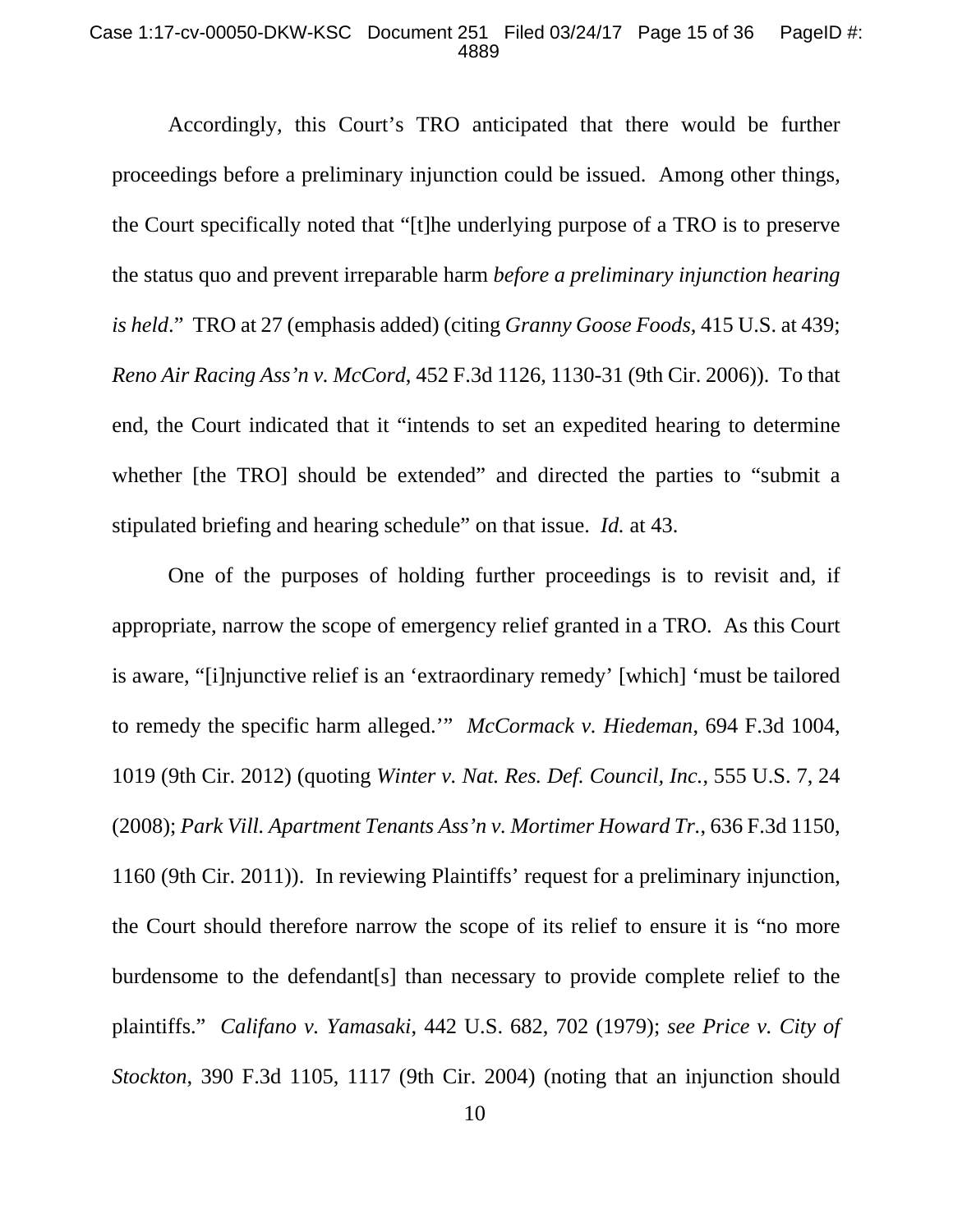"remedy only the specific harms shown by the plaintiffs, rather than 'to enjoin all possible breaches of the law'" (quoting *Zepeda v. INS*, 753 F.2d 719, 728 n.1 (9th Cir. 1983))).

Courts thus routinely narrow the scope of relief previously granted in a TRO when entering preliminary injunctions that will last for the course of the litigation. *See, e.g.*, *Luxottica Group S.p.A. v. Light in the Box Ltd.*, No. 16-cv-05314, 2016 WL 6092636, at \*4, \*9 (N.D. Ill. Oct. 19, 2016) ("[T]he court will narrow the TRO it previously granted so that the preliminary injunction covers eyewear only" where plaintiffs failed to present evidence that defendants "sold any products other than eyewear or eyewear accessories that infringe on its protected trademarks."); *Serv. Emps. Int'l Union v. Roselli*, No. C 09-00404 WHA, 2009 WL 2246198, at \*2 (N.D. Cal. July 27, 2009) (district court issued preliminary injunction that was "more narrowly tailored than the TRO"); *In re Adelphia Commc'ns Corp.*, No. 02-41729 (REG), 2006 WL 1529357, at \*1 (Bankr. S.D.N.Y. June 5, 2006) ("I am granting the TRO in the form in which it was requested, though at the time of the hearing on the preliminary injunction, I will [consider] . . . whether I can address the very substantial needs and concerns of the Debtors and their creditors by a somewhat narrower injunction[.]").

In *IRAP v. Trump*, decided the same day this Court issued its TRO, the plaintiffs sought to preliminarily enjoin Executive Order No. 13,780 in its entirety,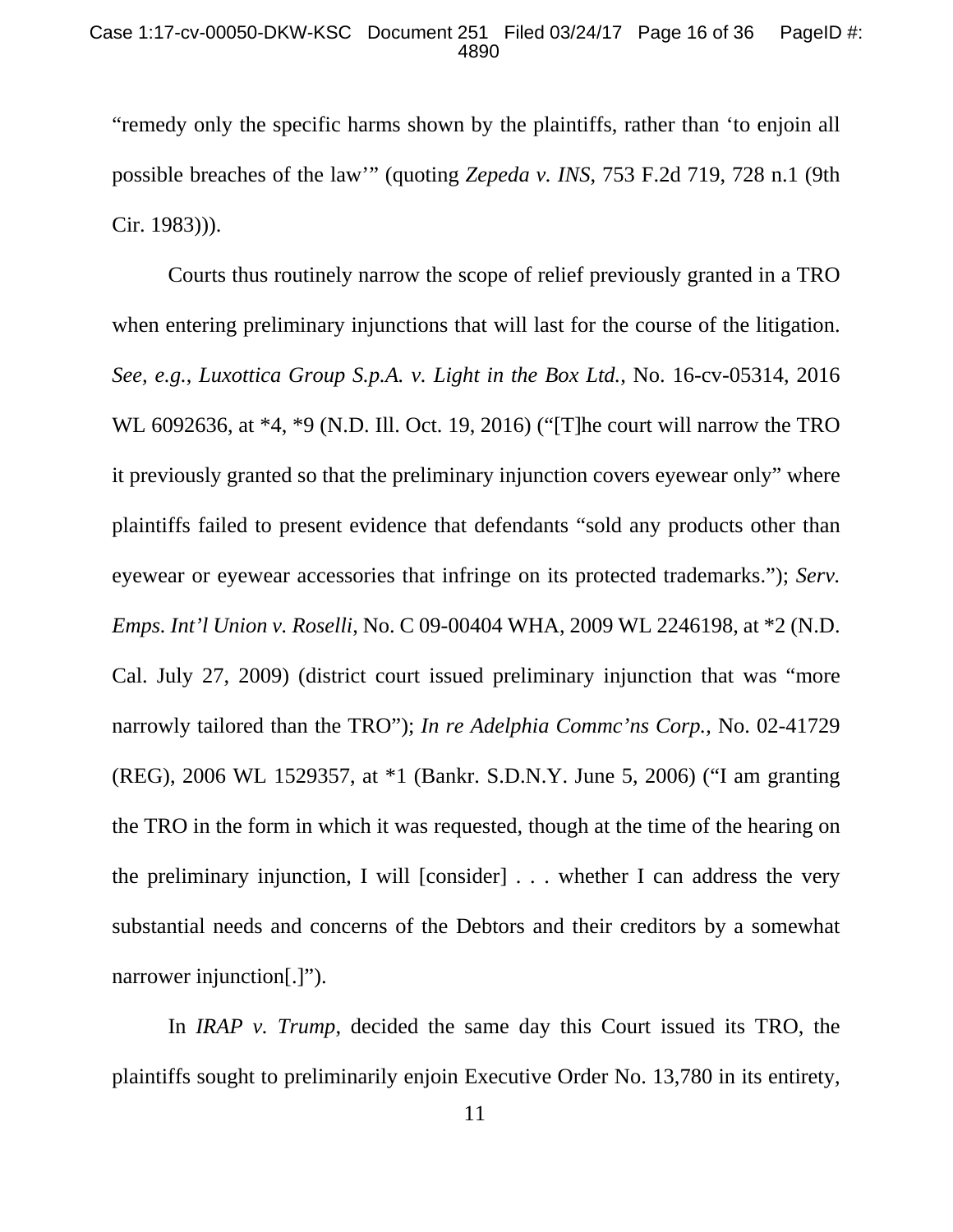including both Sections 2 and 6. *See IRAP*, 2017 WL 1018235. That court, however, declined plaintiffs' invitation, finding instead that "[p]laintiffs' Establishment Clause and INA arguments focused primarily on the travel ban for citizens of the six Designated Countries in Section 2(c)." *Id.* at \*17. The court therefore "enjoin[ed] that provision only." *Id.* As set forth below, the same is true here: Hawaii and Dr. Elshikh focus their challenges "primarily on" Section 2(c) of the Executive Order. Plaintiffs rely upon *IRAP* for the proposition that this Court should convert its "TRO into a preliminary injunction granting the same scope of relief" as in its TRO, Pl. Mem. at 14, but do not mention that the preliminary injunction entered in *IRAP* was limited to Section 2(c).

Plaintiffs misapprehend the nature of their own motion when they argue that Defendants must point to "changed circumstances," or that the Court has already "rejected" Defendants' arguments regarding the scope of the TRO. Pl. Mem. at 2, 15. Plaintiffs' points might be relevant if Defendants were moving to dissolve the TRO or a subsequent preliminary injunction, but that is not the procedural posture here. Instead, Plaintiffs continue to bear the burden of proof in seeking a preliminary injunction.8 As described in more detail below, Plaintiffs fail to carry that burden,

-

<sup>8</sup> It is questionable whether Plaintiffs can even properly rely on the Court's legal conclusions in the TRO decision. *See Consol. Salmonid Cases*, 713 F. Supp. 2d 1116, 1122 n.1 (E.D. Cal. 2010) ("The denial of a TRO motion is not dispositive of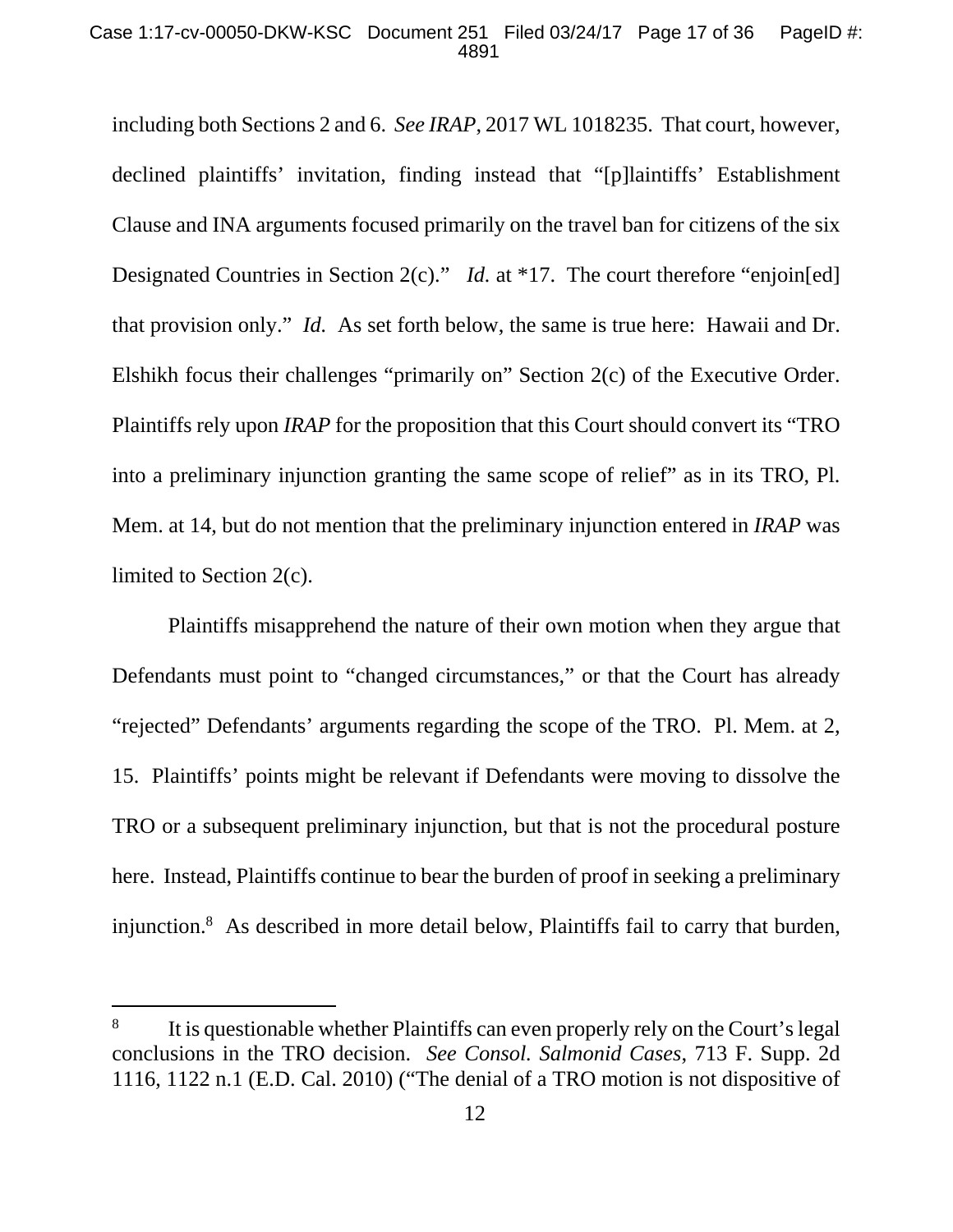particularly to the extent that they are seeking a preliminary injunction against any sections of the Executive Order other than Section 2(c).

## **II. If This Court Enters a Preliminary Injunction, It Should Not Apply to Section 6 of the Executive Order**

Defendants disagree with the Court's TRO ruling. For the reasons set forth in Defendants' Memorandum in Opposition to Plaintiffs' Motion for a Temporary Restraining Order (ECF No. 145) and as explained at the TRO hearing, Defendants do not believe that Plaintiffs are entitled to any form of preliminary relief. Defendants incorporate by reference and reiterate those arguments here. But accepting this Court's reasoning, its ruling does not justify a preliminary injunction with respect to any provision of the Executive Order other than Section 2(c). Plaintiffs are simply incorrect that the Court's TRO ruling can justify a preliminary injunction with respect to Section 6(a), Section 6(b), or the remaining, inward-facing provisions of Sections 2 and 6.

-

the merits of a related motion for preliminary injunction." (citing *Office of Personnel Mgmt. v. Am. Fed'n of Gov't Emps.*, 473 U.S. 1301, 1305 (1985)).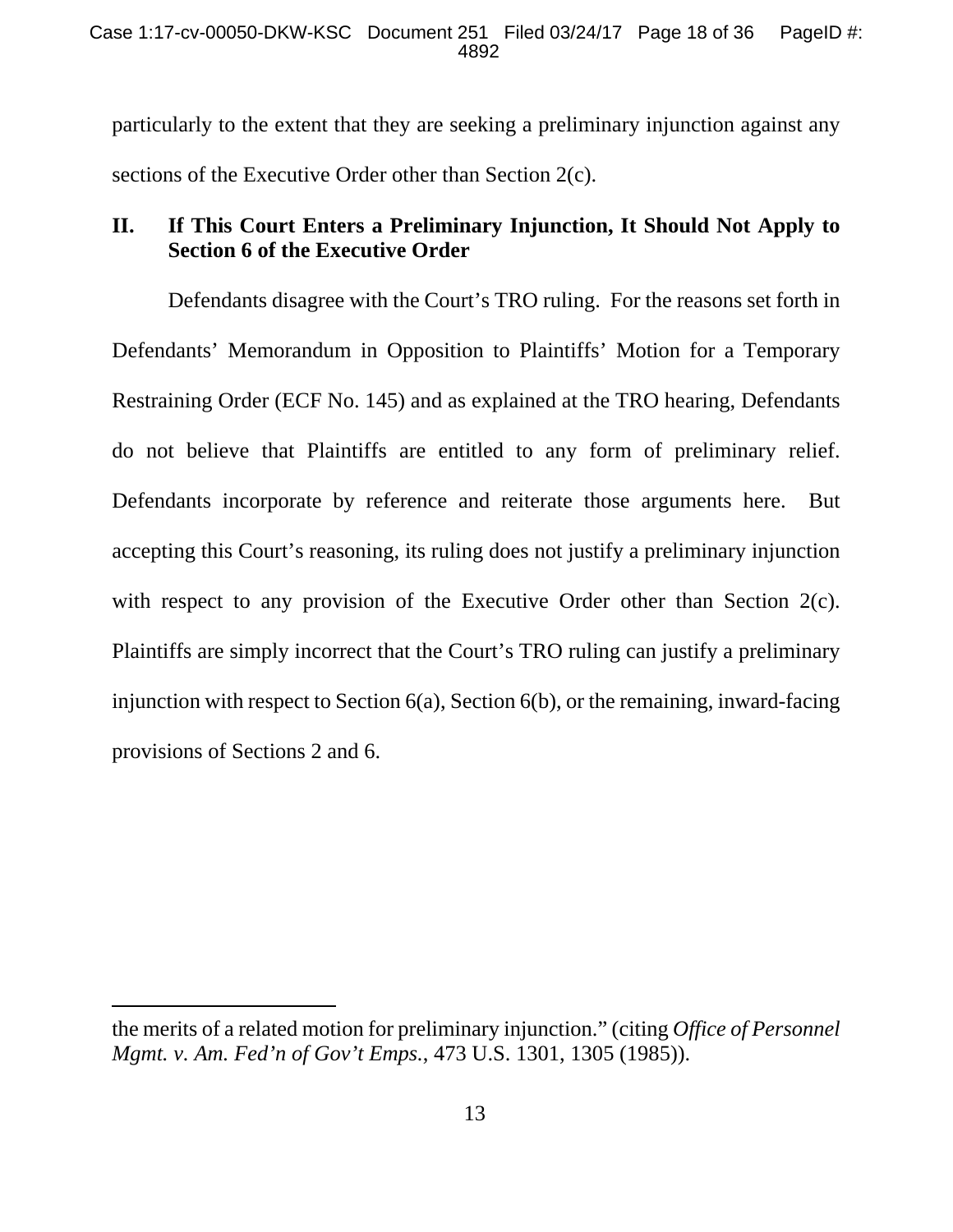## **A. Plaintiffs Lack Standing to Challenge Sections 6(a) and 6(b) Because They Have Failed to Identify Any Particularized and Judicially Cognizable Injury to Themselves That Arises from Enforcement of Those Sections**

To have standing, Plaintiffs must demonstrate a "concrete and particularized" injury that is "actual or imminent, not conjectural or hypothetical." *Lujan v. Defs. of Wildlife*, 504 U.S. 555, 560-61 (1992) (citation omitted). However, "standing is not dispensed in gross." *Lewis v.* Casey, 518 U.S. 343, 358 n.6 (1996). Instead, "a plaintiff must demonstrate standing for each claim he seeks to press." *DaimlerChrysler Corp. v. Cuno*, 547 U.S. 332, 352 (2006); *see Washington Envtl. Council v. Bellon*, 732 F.3d 1131, 1139 (9th Cir. 2013) ("A plaintiff must demonstrate standing for each claim he or she seeks to press and for each form of relief sought." (citation omitted)). Here, Plaintiffs lack standing to challenge either Section 6(a) or Section 6(b) of the Executive Order.

## **1. Section 6(a)**

In order to obtain a preliminary injunction regarding Section 6(a), Plaintiffs must demonstrate that they have standing to challenge the provisions of that Section. *See FW/PBS, Inc. v. City of Dallas*, 493 U.S. 215, 233-35 (1990) (refusing to assess constitutionality of certain provisions of ordinance that no plaintiff had standing to challenge); *Covenant Media of SC, LLC v. City of N. Charleston*, 493 F.3d 421, 430 (4th Cir. 2007) ("[A] plaintiff must establish that he has standing to challenge each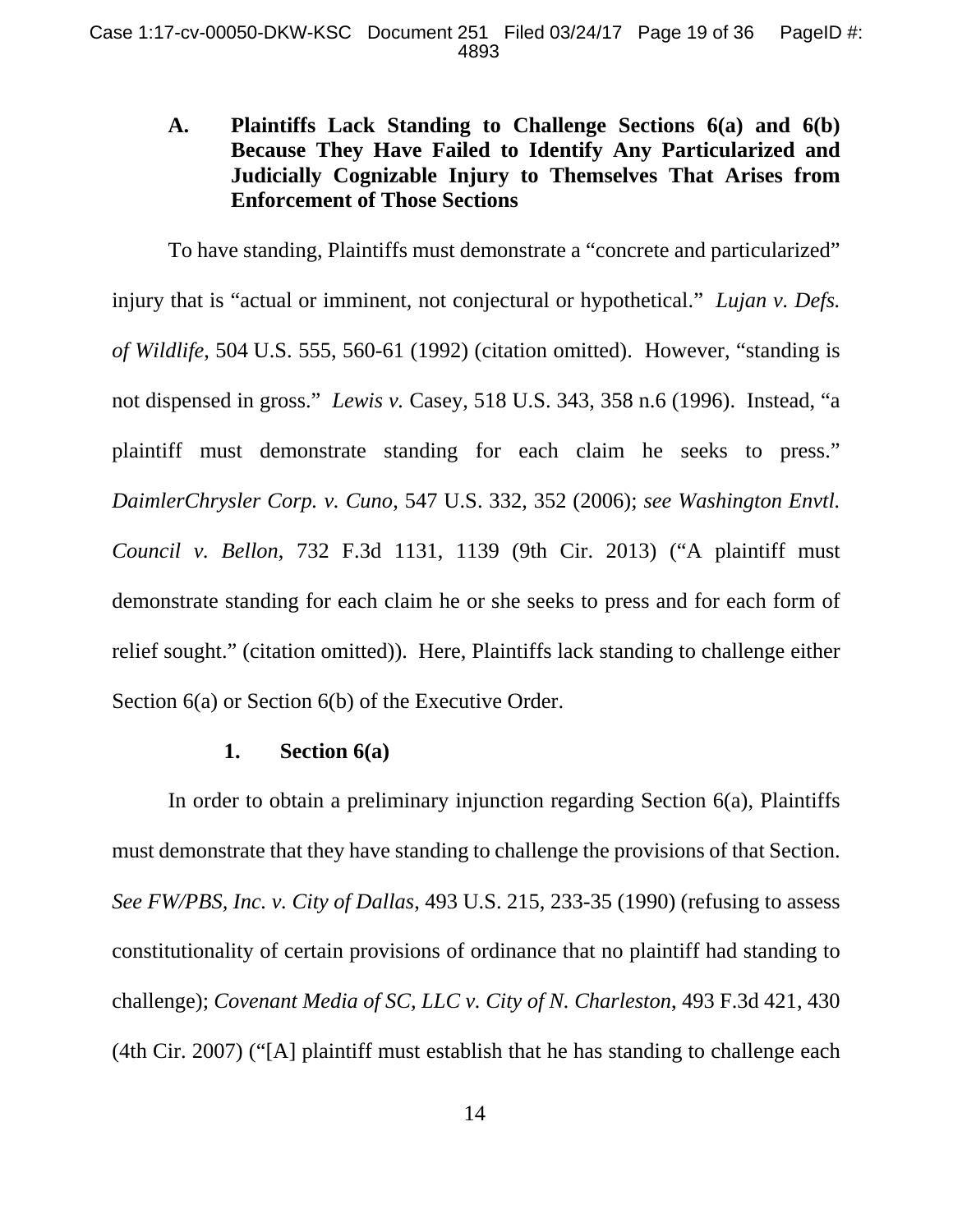### Case 1:17-cv-00050-DKW-KSC Document 251 Filed 03/24/17 Page 20 of 36 PageID #: 4894

provision of an ordinance by showing that he was injured by application of those provisions." (citing *FW/PBS*, 493 U.S. at 230)); *Prime Media, Inc. v. City of Brentwood*, 485 F.3d 343, 350 (6th Cir. 2007) (A plaintiff's standing with respect to one provision of an ordinance "does not magically carry over to allow it to litigate other independent provisions of the ordinance without a separate showing of an actual injury under those provisions."); *HonoluluTraffic.com v. FTA*, Civ. No. 11- 00307, 2012 WL 1805484, at \*2-\*4 (May 17, 2012) (plaintiffs challenging Honolulu rail project for failure to consider site impacts were required to show standing with regard to each challenged site separately).

Plaintiffs lack standing to challenge Section 6(a) because they have failed to demonstrate any concrete and particularized injury to judicially cognizable interests of theirs that arise from the enforcement of the Executive Order's 120-day suspension of certain aspects of USRAP. To the contrary, Plaintiffs' briefing for both the TRO and their conversion motion focuses on the 90-day suspension-ofentry provision contained in Section 2(c) of the Executive Order and the alleged impact that the application of that provision would have on them.

For example, in its TRO papers Hawaii claimed that its university system would be harmed by the Executive Order because it would not be able to recruit and retain foreign students and faculty from the six countries subject to the suspension of entry provision. *See* Mem. in Supp. of Plaintiffs' Mot. for a Temporary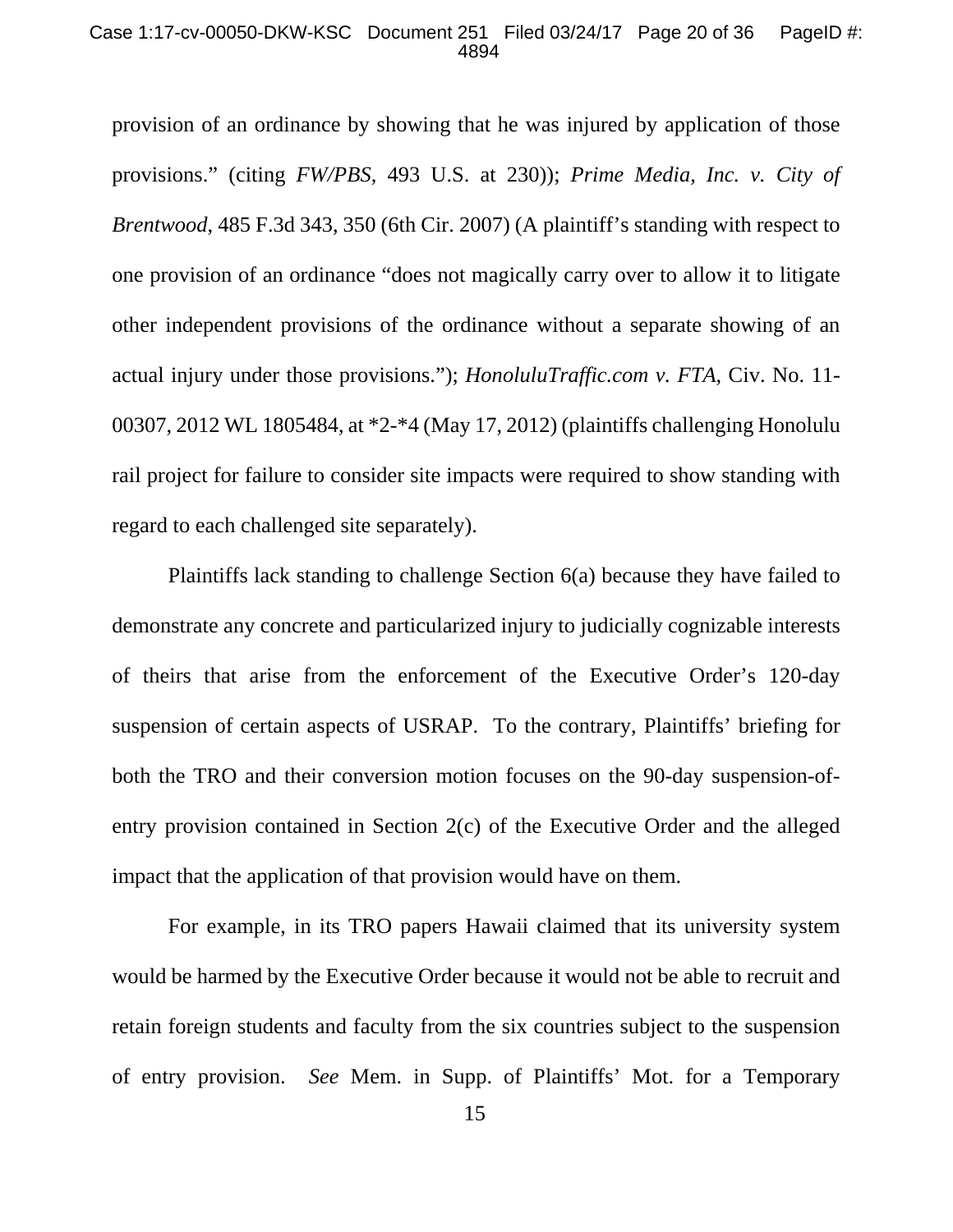### Case 1:17-cv-00050-DKW-KSC Document 251 Filed 03/24/17 Page 21 of 36 PageID #: 4895

Restraining Order at 14-15 (ECF No. 65-1) ("Pl. TRO Mem."). Hawaii also claimed that the Executive Order would harm the State's economy and, in particular, would have a negative impact on tourism. *See id.* at 17-18.<sup>9</sup> The State's TRO briefing barely discussed the refugee provisions at all, relegating them to occasional references in passing, *see, e.g.*, *id.* at 12 (noting that Section 6(a) "suspends [USRAP] for a period of 120 days"), or vague predictions that the State's "small" program "to resettle and assist refugees" would be hindered, *id.* at 16; *see id.* at 48 (conclusory assertion that Hawaii would be forced to "abandon" its refugee program). Nor did the State submit any declarations identifying any injuries deriving specifically from or relating to any of the refugee provisions of the Executive Order. *See* ECF No. 66 (declarations in support of TRO motion).

Based on the claims Plaintiffs presented, this Court concluded that Hawaii has Article III standing "[f]or purposes of" the TRO because "(1) its universities will suffer monetary damages and intangible harms; (2) the State's economy is likely to

-

<sup>9</sup> Defendants reiterate that Plaintiffs' standing showing is conspicuously weak even with regard to these claims. *See* Def. TRO Mem. at 15-18. For example, Hawaii's declarations do not identify any particular persons whom it seeks to recruit or who have concrete plans to relocate to Hawaii, but are precluded from doing so within the next 90 days by the provisions of Section 2(c). *See id.* at 15-16. Nor do its declarations regarding the impacts on tourism provide evidence of a concrete and particularized injury. *See id.* at 17-18. These claims of possible future injury are insufficient to confer standing. *See Clapper v. Amnesty Int'l*, 133 S. Ct. 1138, 1147 (2013).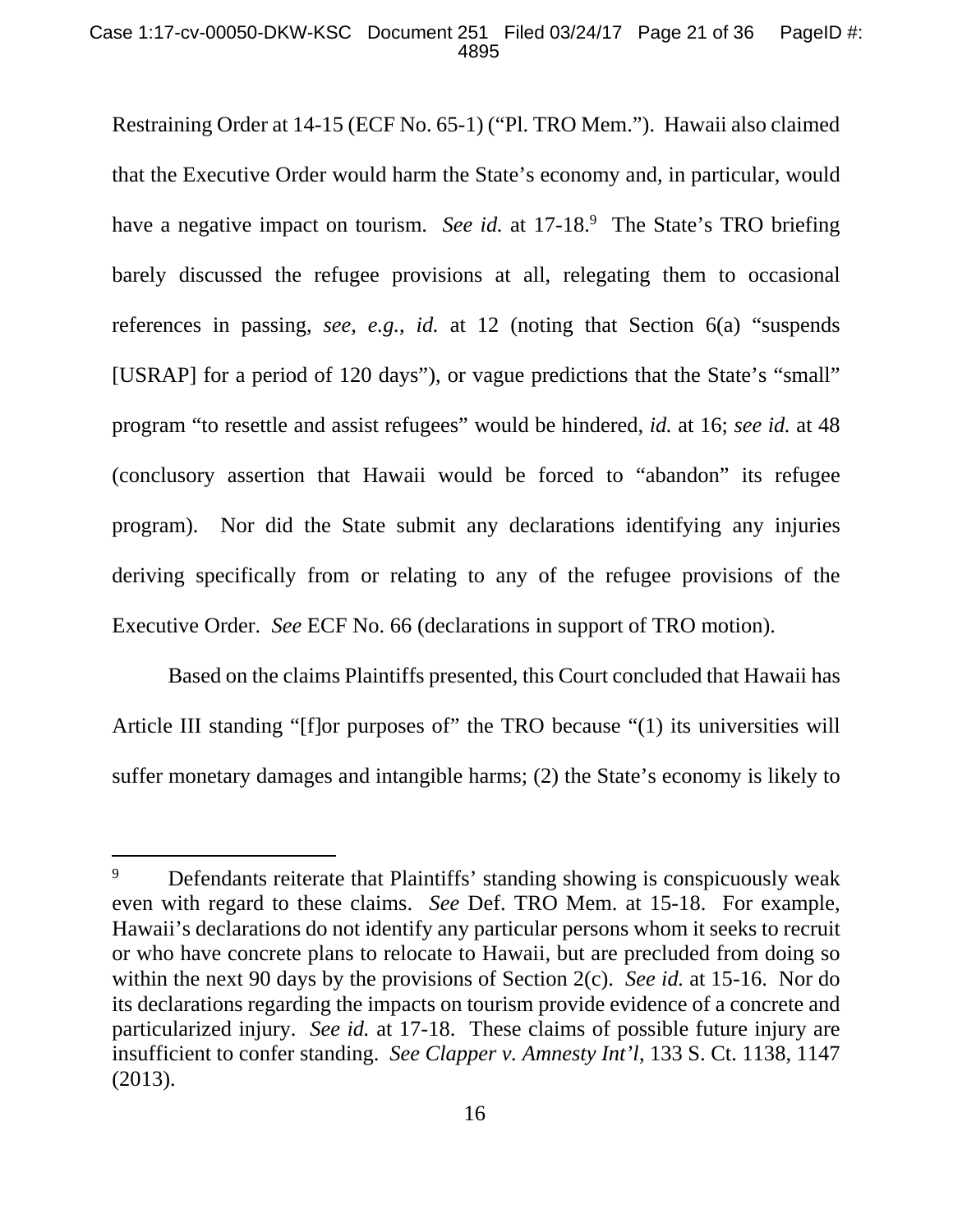### Case 1:17-cv-00050-DKW-KSC Document 251 Filed 03/24/17 Page 22 of 36 PageID #: 4896

suffer a loss of revenue due to a decline in tourism; (3) such harms can be sufficiently linked to the Executive Order; and (4) the State would not suffer the harms to its proprietary interests in the absence of implementation of the Executive Order." TRO at 21. Notably, none of these harms relied upon by the Court has any relation to the Executive Order's refugee provisions in Section 6 (let alone provisions regarding internal review of the Nation's screening and vetting procedures as discussed in Part III, *infra*).

For the reasons given in our brief opposing Plaintiffs' TRO motion, it is Defendants' position that Plaintiffs' submissions do not warrant relief even as to Section 2(c). But Plaintiffs have now moved to convert the TRO to a preliminary injunction, and have done nothing to address these deficiencies or otherwise supplement the record regarding their supposed injuries. Like their TRO briefs, Plaintiffs' conversion brief contains references to the 120-day suspension of certain aspects of USRAP, *see, e.g.*, Pl. Mem. at 4, 18-20, but otherwise offers no factual evidence, or even unsupported argument, about how that suspension will cause concrete and cognizable harm to the State. Instead, Hawaii merely reiterates its prior arguments that the Executive Order will impact tourism and the University of Hawaii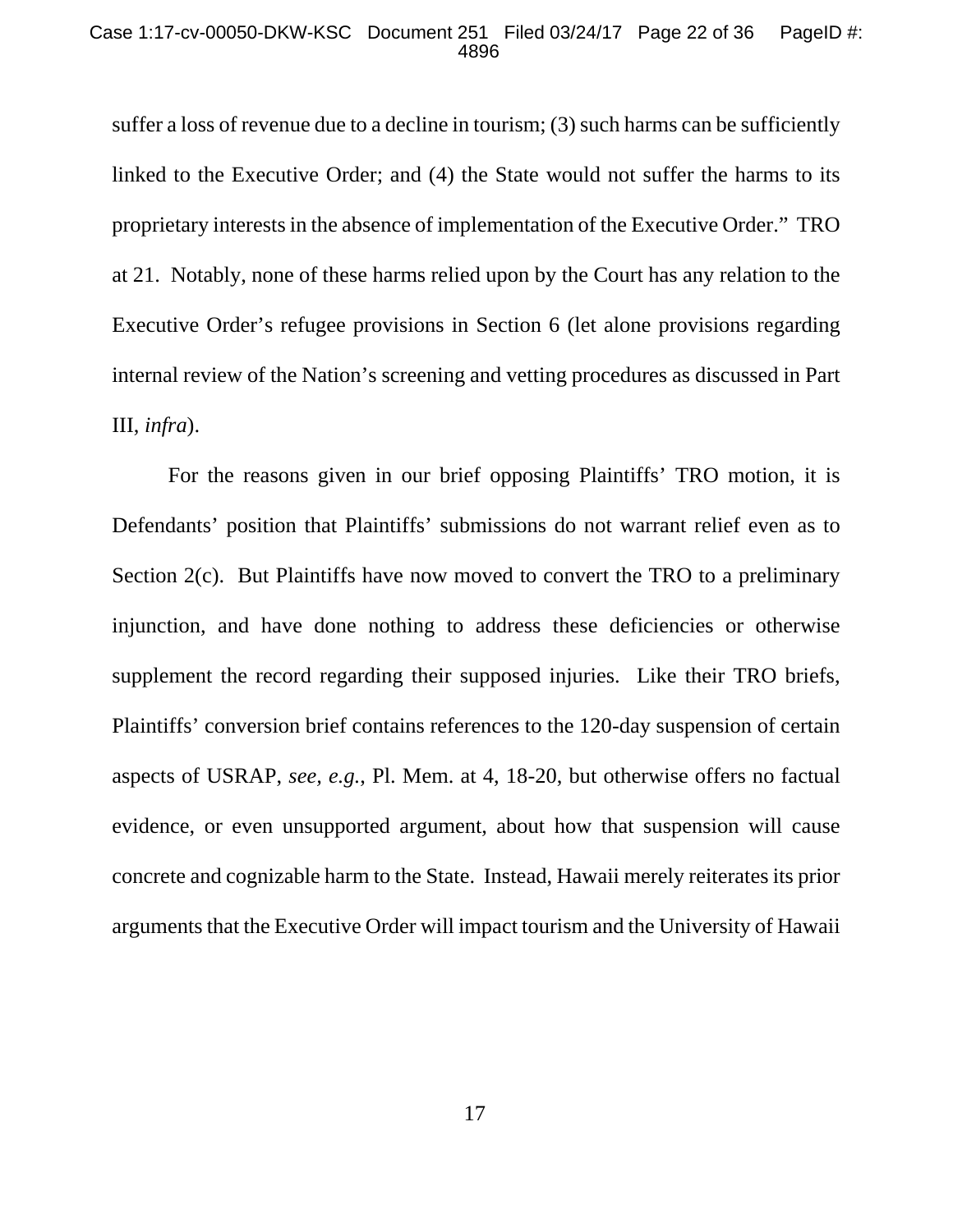system, *see id.* at 12, even though neither of these impacts has anything at all to do with refugees. $10$ 

As for Dr. Elshikh's injury, Plaintiffs rely entirely on this Court's TRO to assert that he "can still easily make a showing 'of direct, concrete injuries to the exercise of his Establishment Clause rights.'" Pl. Mem. at 12 (quoting TRO at 40). Even if that were true, his showing has nothing at all to do with the Executive Order's refugee provisions, and Plaintiffs' reliance on this Court's prior ruling does not demonstrate otherwise. This Court's TRO focused on Dr. Elshikh's Declaration,<sup>11</sup> which in turn discussed the impacts of the suspension-of-entry provision.<sup>12</sup> That is

 $\overline{a}$ 

<sup>&</sup>lt;sup>10</sup> The only new "evidence" that Plaintiffs offer regarding harm comes in the form of a *New York Times* article about the impact of the Executive Orders on foreign student enrollment at American universities. *See* Pl. Mem. at 12 (citing Stephanie Saul, *Amid 'Trump Effect' Fear, 40% of Colleges See Dip in Foreign Applicants*, N.Y. Times, Mar. 16, 2017, Katyal Decl. Ex. C). That article, which does not even mention the University of Hawaii system other than a reference to this Court's TRO, says nothing about the impact of Executive Order No. 13,780's refugee provisions.

<sup>&</sup>lt;sup>11</sup> The Court's TRO also cited Plaintiffs' Second Amended Complaint, but the referenced paragraphs—which are allegations only at this early stage of the proceedings—discussed the Executive Order in general terms. *See* TRO at 26 (citing SAC ¶¶ 88-90).

<sup>12</sup> *See* Elshikh Decl. ¶ 1 (ECF No. 66-1) (describing how Elshikh is "deeply saddened by the passage of the Executive Order *barring nationals from now-six Muslim majority countries from entering the United States*" (emphasis added)); *id.* ¶ 3 (describing Elshikh's claim that the Executive Order "prevent[s] people from *certain Muslim countries* from entering the United States" (emphasis added)); *id.* ¶ 4 (claiming the "revised travel ban will have a direct personal effect on me, my wife, and my children because it creates an obstacle to the ability of my mother-in-law"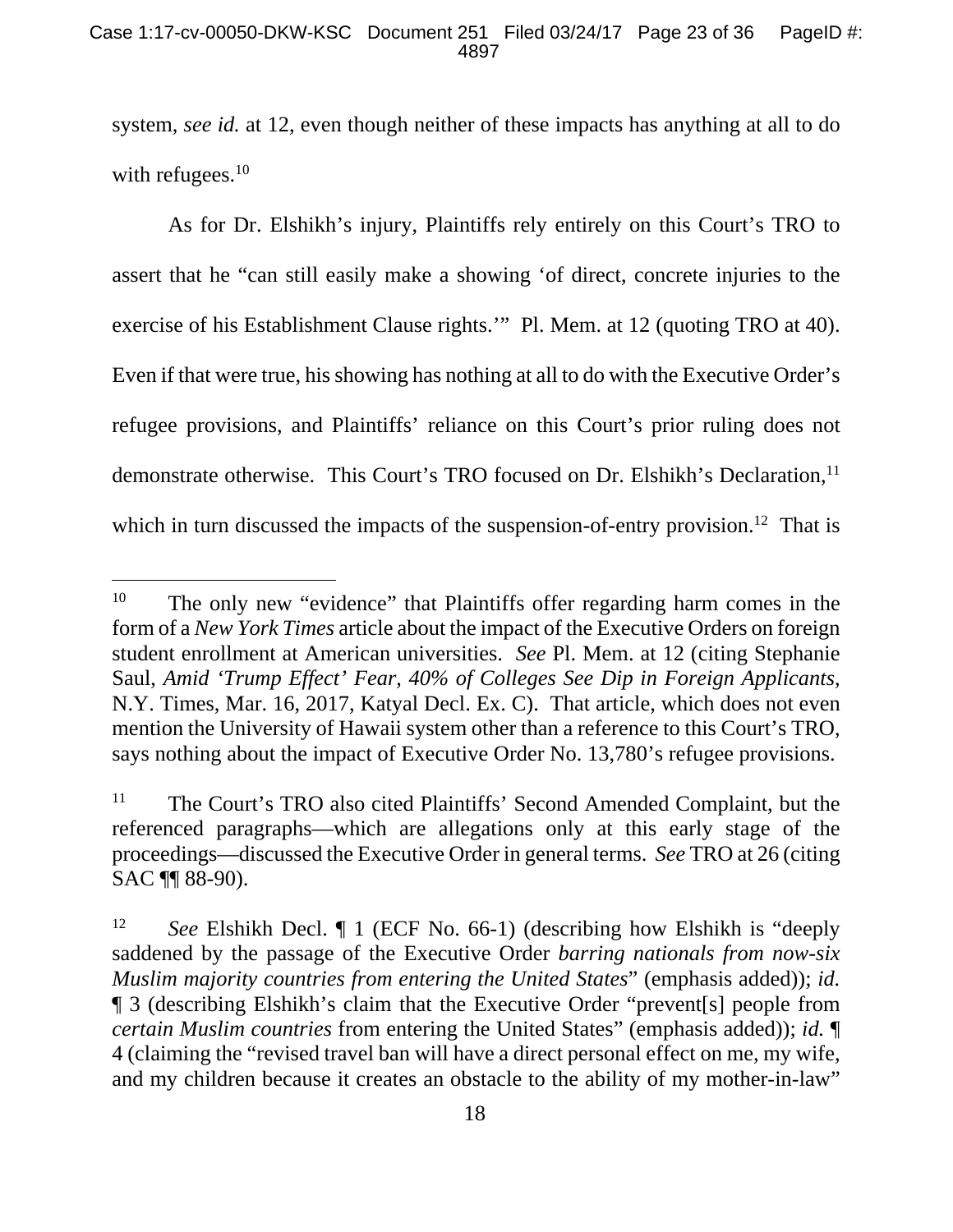not surprising, as Dr. Elshikh's mother-in-law is not a refugee, and the refugee provisions contained in Section 6 apply on a global basis without regard to religion or nationality. Dr. Elshikh has therefore failed to identify any concrete and particularized injury arising directly from the refugee provisions contained in Section 6.

Because neither Hawaii nor Dr. Elshikh has identified any injury that arises specifically from the refugee provisions contained in Section 6(a) of the Executive Order, neither has standing to challenge that Section. This Court therefore lacks jurisdiction over Plaintiffs' claims regarding Section 6(a) and, accordingly, should not issue a preliminary injunction that enjoins enforcement or implementation of that Section.

## **2. Section 6(b)**

-

As set forth above, Plaintiffs do not provide any factual support to show that they have standing to challenge the 120-day suspension of certain aspects of USRAP. That is equally, if not even more, true with regard to the 50,000-refugee

to visit); *id.* ¶ 6 ("President Trump's issuance of the *new Executive Order banning Syrian nationals* from entering the United States has directly impacted my family" (emphasis added)); *id.* ¶ 7 (claiming that "the travel ban targets Muslim citizens" and referring to Mosque members who "have family and friends *still living in the countries affected by* the revised travel plan" (emphasis added)); *id.* ¶ 8 (personal knowledge of community and Mosque members "who have immediate relatives in the *six designated countries*" (emphasis added)).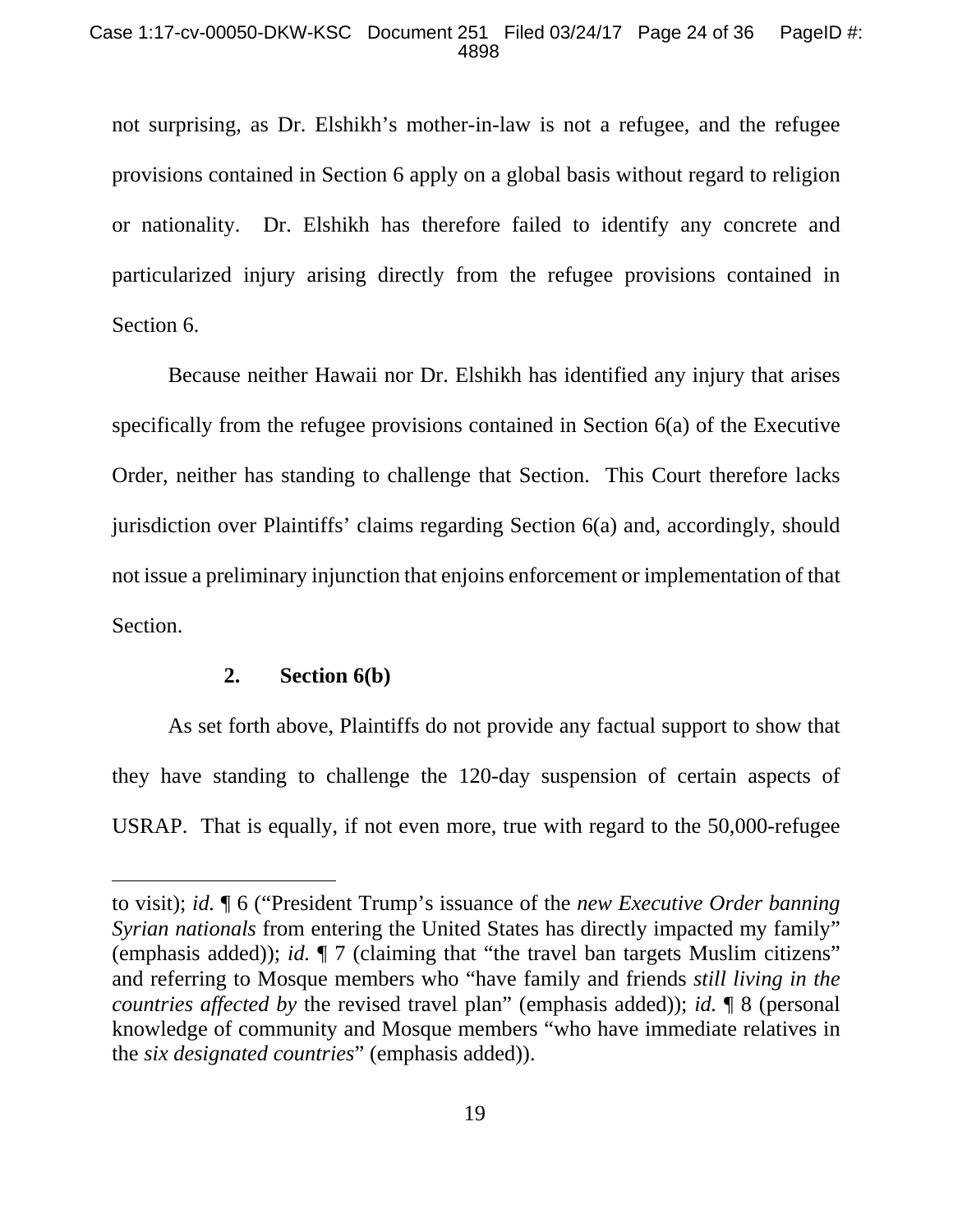### Case 1:17-cv-00050-DKW-KSC Document 251 Filed 03/24/17 Page 25 of 36 PageID #: 4899

cap contained in Section 6(b). That provision is cited nowhere in Plaintiffs' Second Amended Complaint, TRO papers, or conversion brief, save for a cryptic reference to provisions that "limit and control the admission of refugees going forward," Pl. Mem. at 4 (citing Exec. Order No. 13,780 § 6(b)-(d)), and a note that "all of the provisions of Section 6 are components of an integrated process for 'suspend[ing]' and 'review[ing]' refugee admission rules," *see id.* at 18 (quoting Mem. in Supp. of Motion for Clarification at 4, ECF No. 227-1). Plaintiffs' complete silence on this point makes it impossible to understand how the operation of that provision could have injured them. Plaintiffs have therefore failed to carry their burden of identifying, for standing purposes, a "concrete [action] that threatens imminent harm to [their] interests" arising from Section 6(b) of the Executive Order. *Summers v. Earth Island Inst.*, 555 U.S. 488, 494 (2009).

## **B. Even if This Court Finds That Plaintiffs Have Standing to Challenge Section 6, They Are Unlikely to Succeed on the Merits of Their Claims Regarding Sections 6(a) or 6(b)**

On the merits, Plaintiffs rely primarily on a bootstrapping argument that, because the Court has already issued a TRO as to Sections 2 and 6 based on Plaintiffs' prior briefing about Section 2, it should now grant a preliminary injunction regarding both Sections. But the mere fact that the Court has already entered a TRO does not perforce entitle Plaintiffs to a preliminary injunction—in particular as to both Sections 6(a) and 6(b).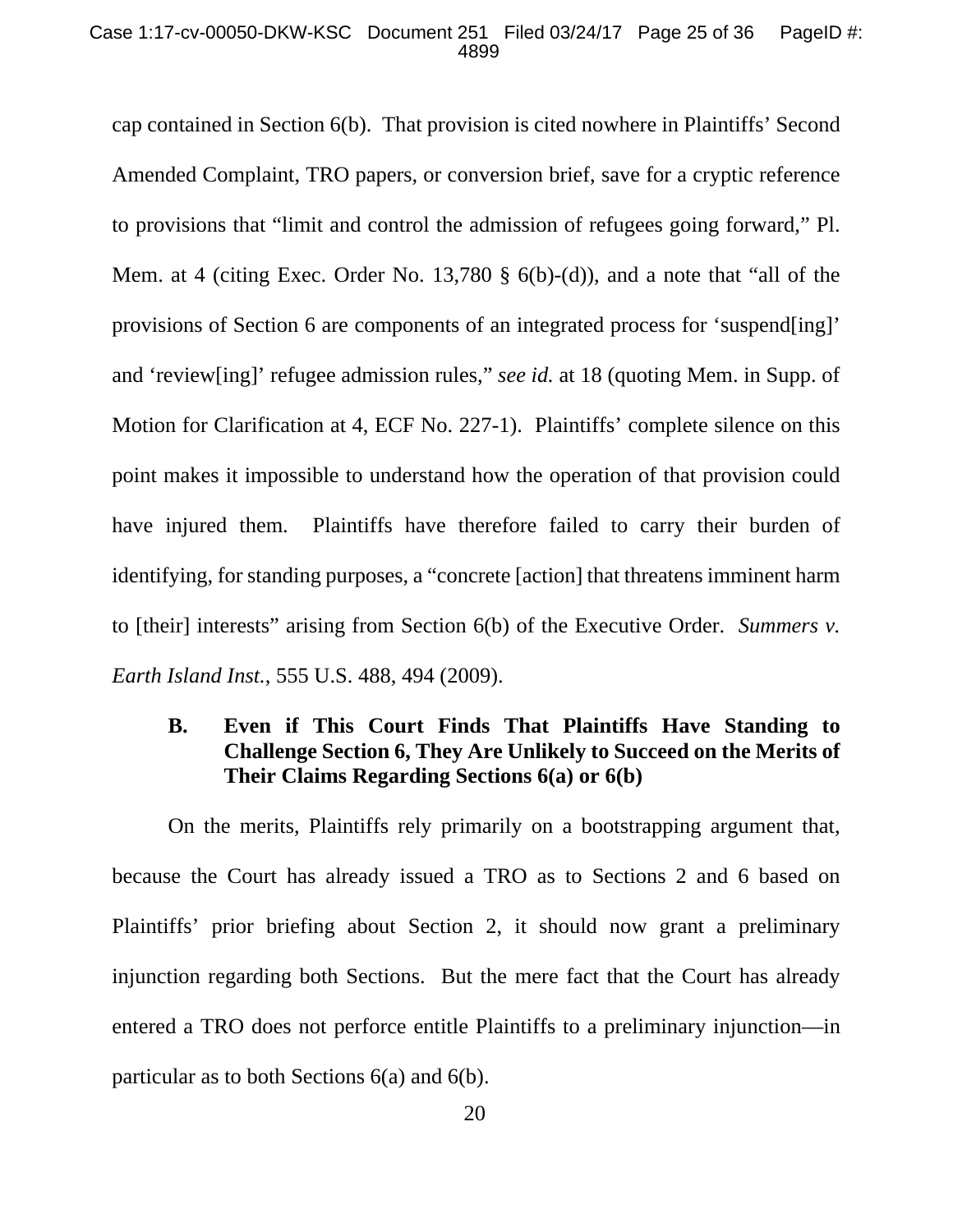### **1. Section 6(a)**

As noted above, the 120-day suspension of refugee admissions contained in Section 6(a) operates on a global basis without regard to religion or nationality. Plaintiffs, however, fail to address this point, other than referring to provisions contained in the prior Executive Order, as well as "the factual record [that they] have developed in this case," to argue generally that Section 6 "was motivated by discriminatory animus toward Muslims." Pl. Mem. at 18; *see id.* at 18-20. But on review, their "factual record" fails to support this conclusion.

For their "record," Plaintiffs argue that the changes made to the new Executive Order were merely a superficial attempt to "sanitize" or "water[ ]-down" the prior Order. *See id.* at 18-20. The various public statements on which Plaintiffs rely do not constitute a record that is even relevant to Section 6, much less facts on which this Court should rely. To the contrary, a substantive comparison of Executive Order No. 13,769 to Executive Order No. 13,780—including, in particular, a comparison of the refugee provisions—reveals that the Executive Branch revised the new Executive Order to avoid any Establishment Clause concerns. At a general level, Executive Order No. 13,780 involved a detailed review of the national security risks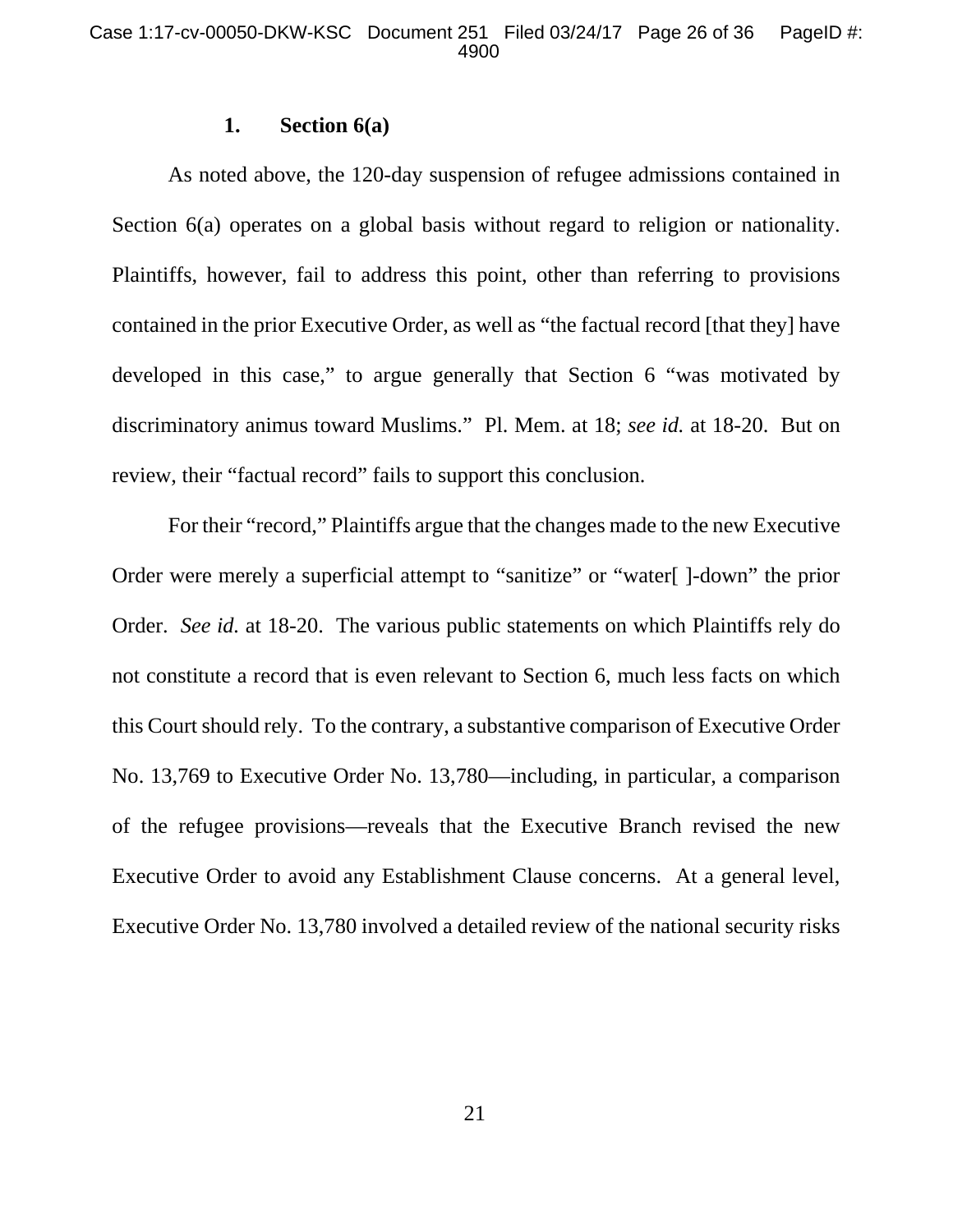### Case 1:17-cv-00050-DKW-KSC Document 251 Filed 03/24/17 Page 27 of 36 PageID #: 4901

that pose the greatest threats to the nation, and it then provided targeted measures to address those security risks in a religiously neutral manner.<sup>13</sup>

Indeed, the New Executive Order *eliminated* preferences for religious minorities and the indefinite suspension that applied to Syrian refugees. *See Sarsour v. Trump*, No. 17-cv-00120-AJT-IDD, slip op. at 18 (E.D. Va. Mar. 24, 2017) ("The text of [Executive Order No. 13,780], unlike that of [Executive Order No. 13,769], makes no mention of religion as a criterion for benefits or burdens") (attached hereto). As two district courts have now concluded, these changes are substantial and reflect the Executive's "response to judicial decisions that identified problematic aspects of [Executive Order No. 13,769] and invited revisions." *Sarsour*, slip op. at 23; *see Wash. v. Trump*, Case No. C17-0141JLR, 2017 WL 1045950, at \*3 (W.D. Wash. Mar. 16, 2017) ("The Court agrees with Defendants that the Ninth Circuit implicitly invited Defendants to attempt to 'rewrite' [Executive Order 13,769] 'to make appropriate distinctions' and 'eliminate constitutional defects.'" (quoting

 $\overline{a}$ 

 $13$  The entire Executive Order, including Section 2, is neutral with respect to religion. Section 1 of the Executive Order lays out detailed findings of fact with respect to the six countries covered by the temporary travel suspension, and critically, Section  $1(g)$  of the Order excludes Iraq, a Muslim-majority country covered by Executive Order No. 13,769, from the scope of this Order because, "since Executive Order 13769 was issued, the Iraqi government has expressly undertaken steps to enhance travel documentation, information sharing, and the return of Iraqi nationals subject to final orders of removal." Exec. Order No. 13,780 § 1(g).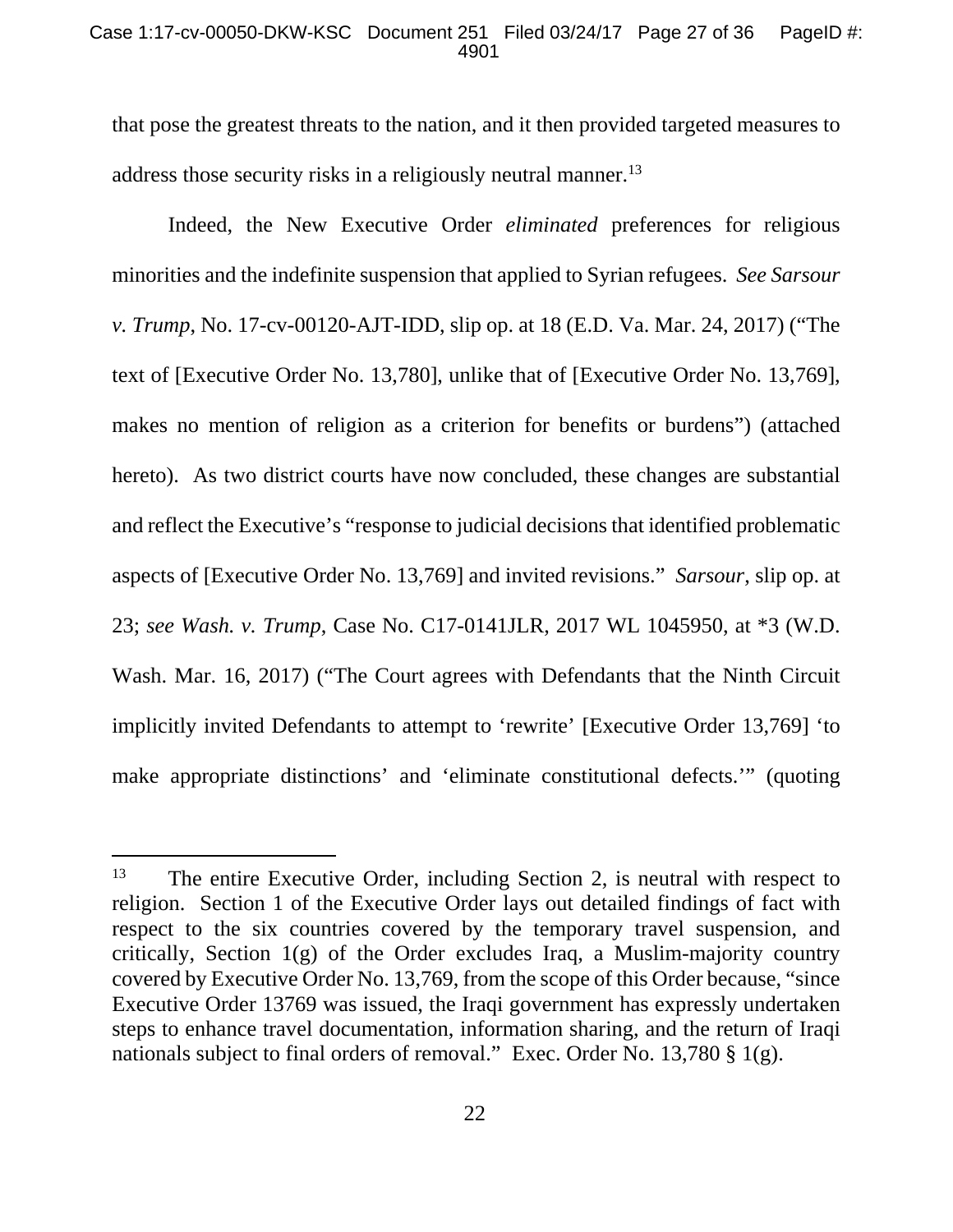*Wash. v. Trump*, 847 F.3d 1151, 1167 (9th Cir. 2017)). Based on "the real substantive differences between the two orders," *Sarsour*, slip op. at 27, there is no basis to enjoin enforcement of Section  $6(a)$ .<sup>14</sup>

For this reason, Plaintiffs' citation to *Church of the Lukumi Babalu Aye v. City of Hialeah*, 508 U.S. 520 (1993), is inapposite. *See* Pl. Mem. at 16-17. In that case, there was no evidence that the challenged ordinance was enacted for any reason other than for religious purposes, notwithstanding the ordinance's non-religious applications. 508 U.S. at 539-40. Here, by contrast, the Executive Order's refugee provisions were substantially modified in order to address constitutional concerns.15 As a result, this Court is not at all "faced with a facially discriminatory order" and these changes satisfy the Supreme court's instruction for "[d]istrict courts [to]

-

<sup>&</sup>lt;sup>14</sup> Defendants also wish to make the Court aware of a recent development in the appeal of *Washington v. Trump*, 847 F.3d 1151 (9th Cir. 2017). In that case, Judges Bybee, Kozinski, Callahan, Bea, and Ikuta issued three separate opinions dissenting from the denial of reconsideration *en banc* of a panel decision affirming the denial of the Government's motion to stay the preliminary injunction issued by the Washington district court against the prior Executive Order. *See id.* (panel decision). A copy of the slip opinion containing the dissents from the denial of reconsideration *en banc* is attached hereto.

<sup>&</sup>lt;sup>15</sup> Even if *Lukumi* were applicable, it does not address the requirement that this Court limit its injunctive relief to those portions of the Executive Order that Plaintiffs can show would cause them a concrete and particularized injury. *See Lewis*, 518 U.S. at 358 n.6; *DaimlerChrysler*, 547 U.S. at 352; *Washington Envtl. Council*, 732 F.3d at 1139; Part II.A, *supra*.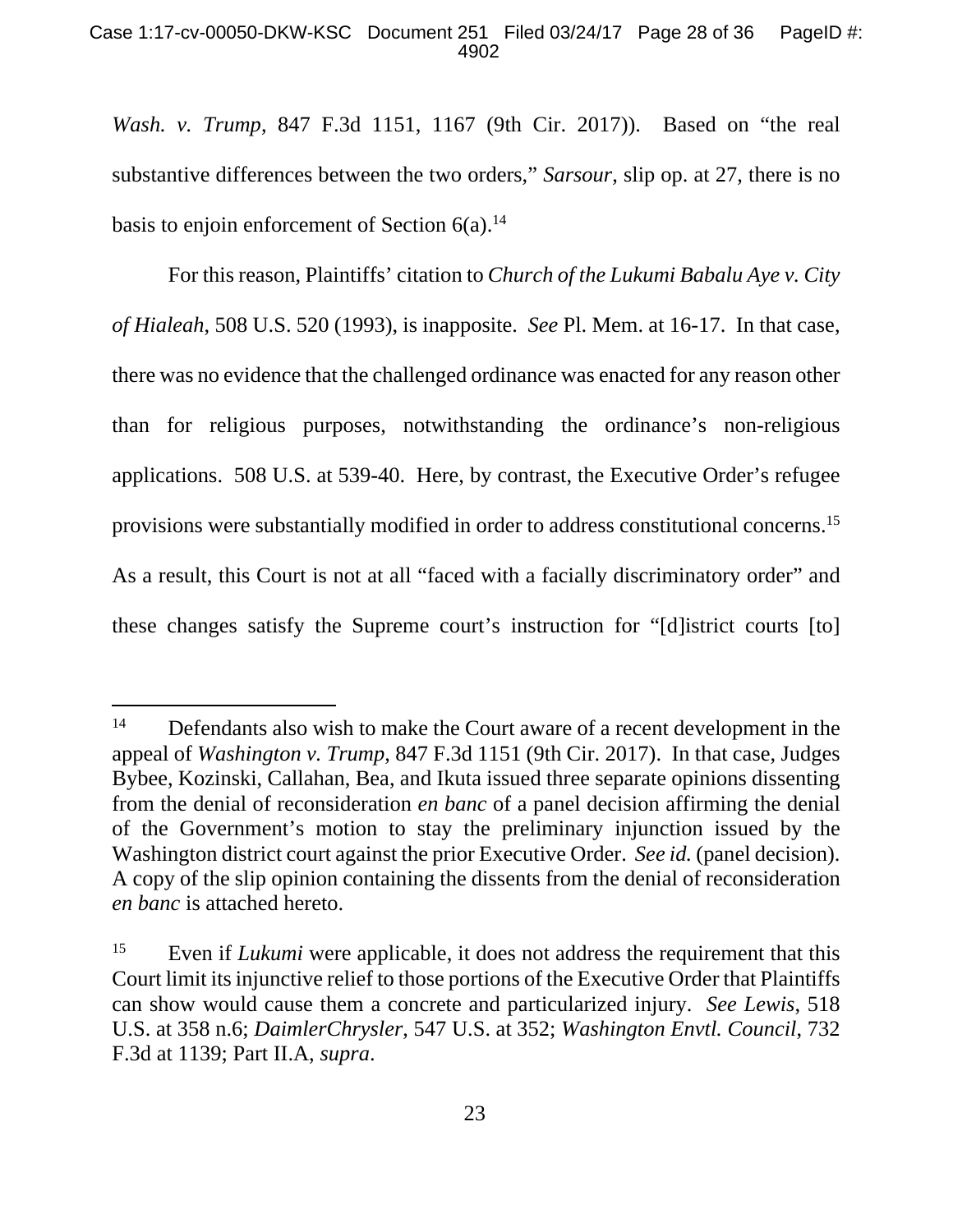adjust[ ] preliminary relief to take account of genuine changes in constitutionally significant conditions." *Sarsour*, slip op. at 23 (denying a motion to enjoin the enforcement of Executive Order No. 13,780 as violating Establishment Clause) (quoting *McCreary County, Ky. v. Am. Civil Liberties Union of Ky.*, 545 U.S. 844, 848 (2005)); *Wash. v. Trump*, 2017 WL 1045950, at \*3 (denying Washington's motion to enforce TRO of prior Executive Order against Executive Order No. 13,780 because of "substantial distinctions" in implementation and rationale between the Orders).

## **2. Section 6(b)**

Plaintiffs present no argument on the merits *at all* regarding the implementation of the 50,000-person refugee cap contained in Section 6(b). Although Plaintiffs cite various statements regarding refugees, describe the provisions of Section 6 as being "components of an integrated process," and argue that the Executive Order was motivated by animus, *see* Pl. Mem. at 18-20, they make no effort whatsoever to tie any of their Establishment Clause claims to the specific provisions of Section 6(b). It is therefore impossible to ascertain what argument they are presenting on this point, to the extent they are even challenging this provision at all. No other court addressing either Executive Order No. 13,780 or the revoked Order has enjoined Section 6(b) (or the refugee cap contained in the prior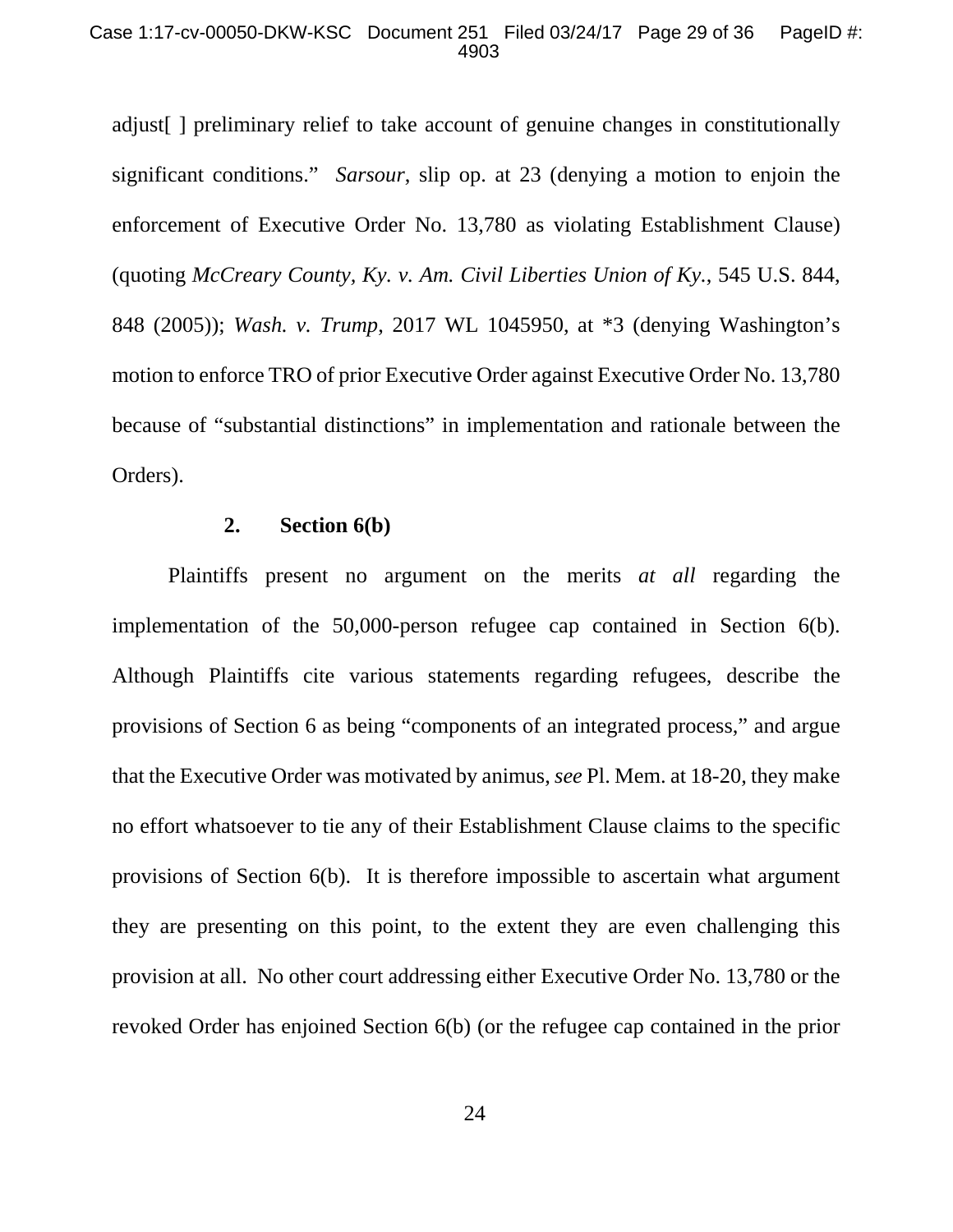Order). This Court should likewise decline to enjoin implementation of that provision.

## **III. At a Minimum, This Court Should Not Enjoin Those Portions of Sections 2 and 6 That Relate to Governmental Operations**

At the very least, this Court should not enjoin the remaining, internal-facing provisions of Sections 2 and 6 of Executive Order No. 13,780, including the following:

- Section 2(a) (requiring the Secretary of Homeland Security to conduct a worldwide review to ensure that foreign governments are providing whatever information may be necessary to ensure that individuals seeking visas or other immigration benefits are not a security or public safety threat);
- Section 2(b) (requiring the preparation and submission to the President of a report based upon the review described in Section 2(a));
- Section 2(d) (providing that the Secretary of State shall request that foreign governments begin to supply additional, needed information about their nationals);
- Section 2(e) (instructing the Secretary of Homeland Security to submit to the President, after the period in Section 2(d) expires, recommendations regarding future restrictions on entry of appropriate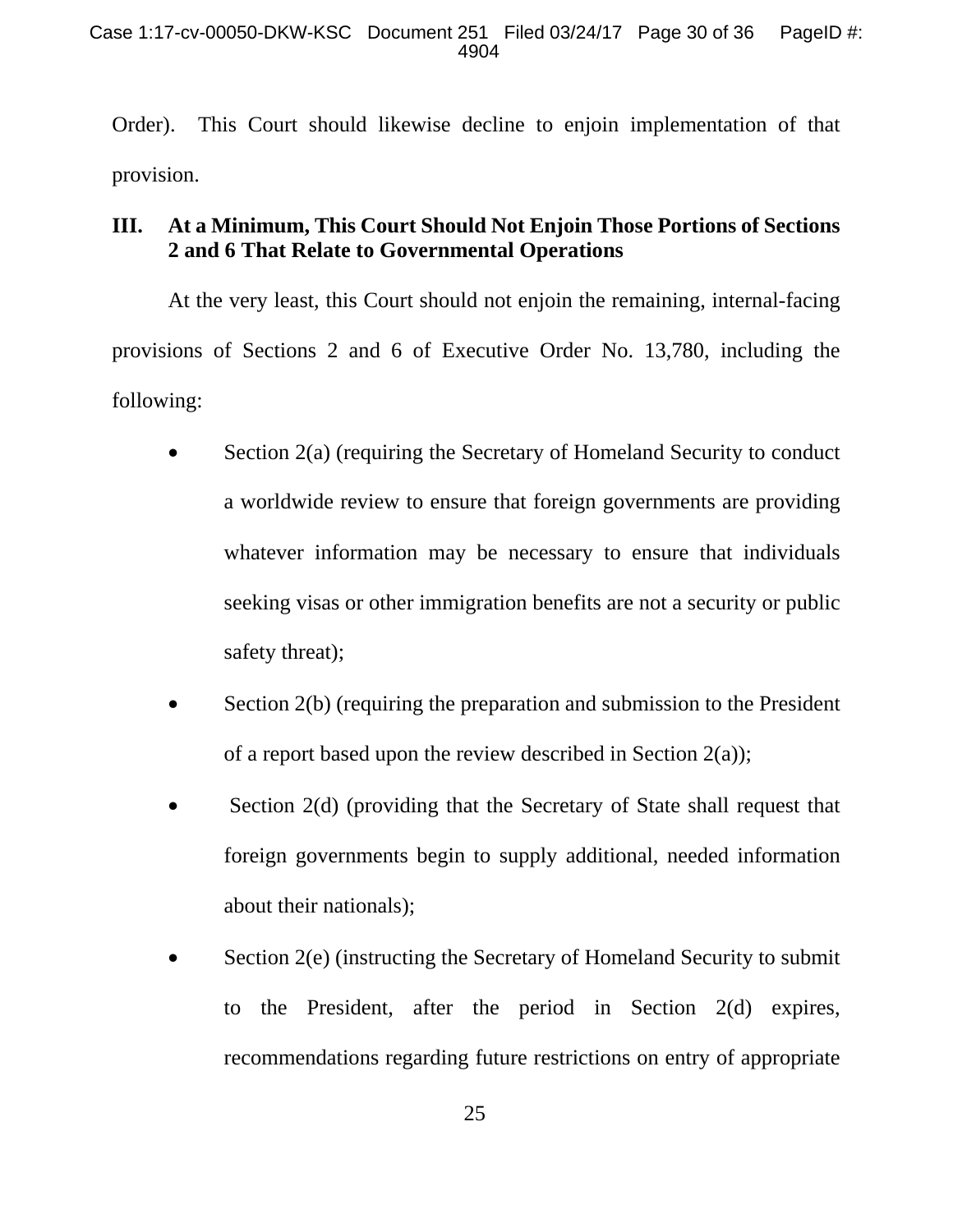categories of foreign nationals of countries that have not provided the requested information);

- Section 2(f) (authorizing the Secretary of Homeland Security to make additional recommendations to the President following the initial recommendations);
- Section  $2(g)$  (providing that the Secretaries of State and Homeland Security shall submit various joint reports on their progress in implementing the provisions of the Order);
- Portions of Section 6(a) to the extent those portions call for review of the USRAP application and adjudication process, including the implementation of additional procedures; and
- Section 6(d) (encouraging the coordination of refugee placement with state and local jurisdictions).

These provisions involve only internal governmental activities (such as conducting reviews and updating policies) or inter-governmental diplomatic activities. They cannot have any immediate impact on Plaintiffs.

Plaintiffs clearly lack standing to challenge these provisions of the Executive Order because they have failed to identify any injury that they have suffered or would suffer that arises from the implementation of these specific provisions.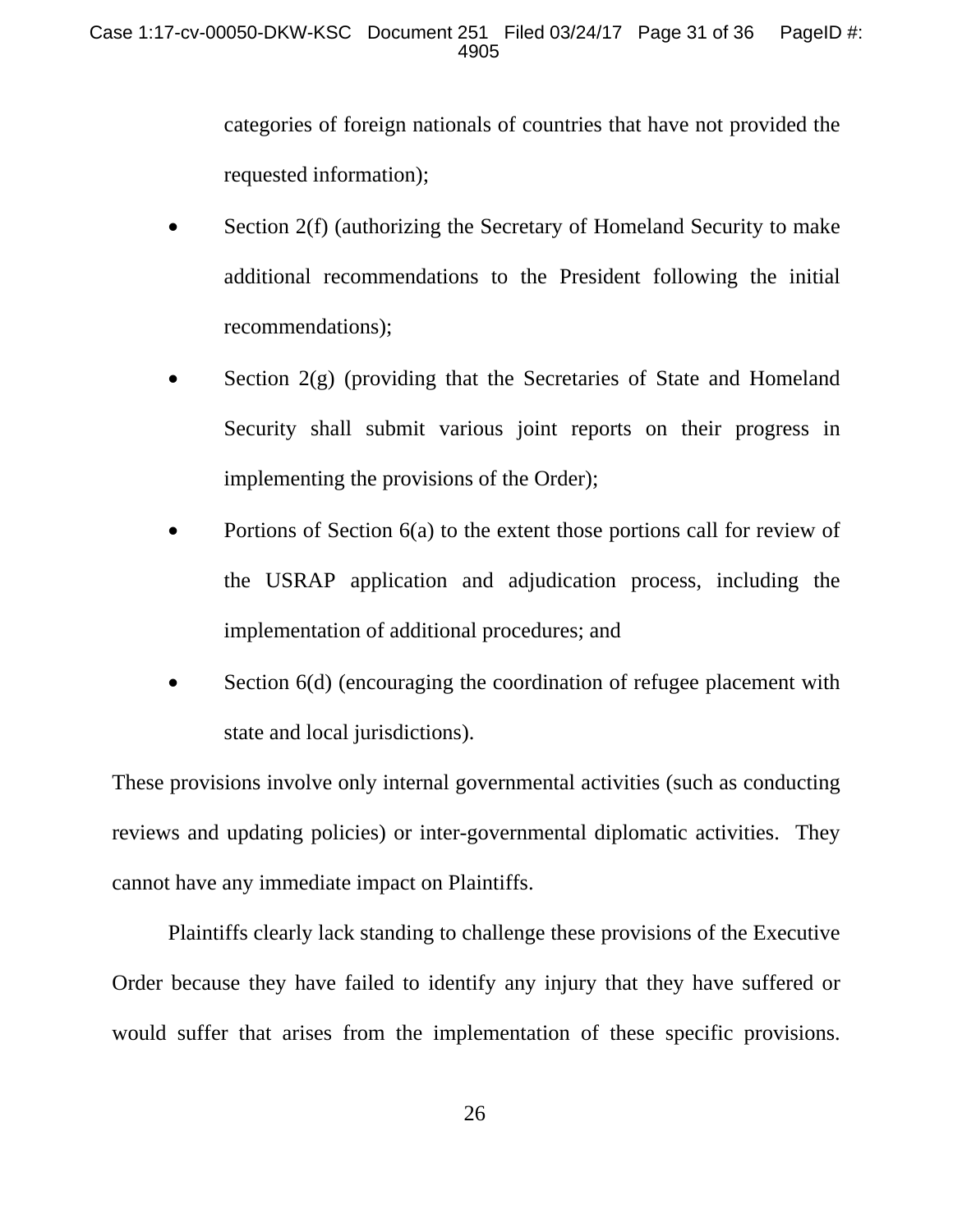### Case 1:17-cv-00050-DKW-KSC Document 251 Filed 03/24/17 Page 32 of 36 PageID #: 4906

Instead, all they offer is a bare-bones assertion that "the remainder of Section 2 is designed to help the President extend his discriminatory ban on entry to additional countries and for additional periods of time." Pl. Mem. at 18. Even if there were factual support for this assertion—Plaintiffs offer none—the President has not yet taken any action to extend the provisions of the Executive Order. And any extension could undermine this Court's rationale for issuing a TRO, especially if applied to countries that do not have a majority-Muslim population. Plaintiffs' claims, if any, are therefore speculative and hypothetical, *Lujan*, 504 U.S. at 560-61; and they certainly are not ripe, *see Texas v. United States*, 523 U.S. 296, 300 (1998) ("A claim is not ripe for adjudication if it rests upon contingent future events that may not occur as anticipated, or indeed may not occur at all." (quotation omitted)).16

Plaintiffs also claim that it would be "particularly illogical to enjoin only parts of the ban" because these provisions are, in Plaintiffs' view, "inextricably linked" to the suspension of entry provision in Section 2(c). Pl. Mem. at 17. That argument, of course, ignores that Plaintiffs themselves seek to "enjoin only parts of" the

-

<sup>&</sup>lt;sup>16</sup> Even if Plaintiffs somehow had standing, they have made no attempt to demonstrate that they will be irreparably harmed by the implementation of these specific provisions. That, too, is fatal to their attempt to enjoin the implementation of these provisions. *See Caribbean Marine Servs. Co. v. Baldridge*, 844 F.2d 668, 674 (9th Cir. 1988) (to secure an injunction, plaintiffs "must do more than merely allege imminent harm sufficient to establish standing"; they "must *demonstrate* immediate threatened injury" that only "preliminary injunctive relief" can prevent).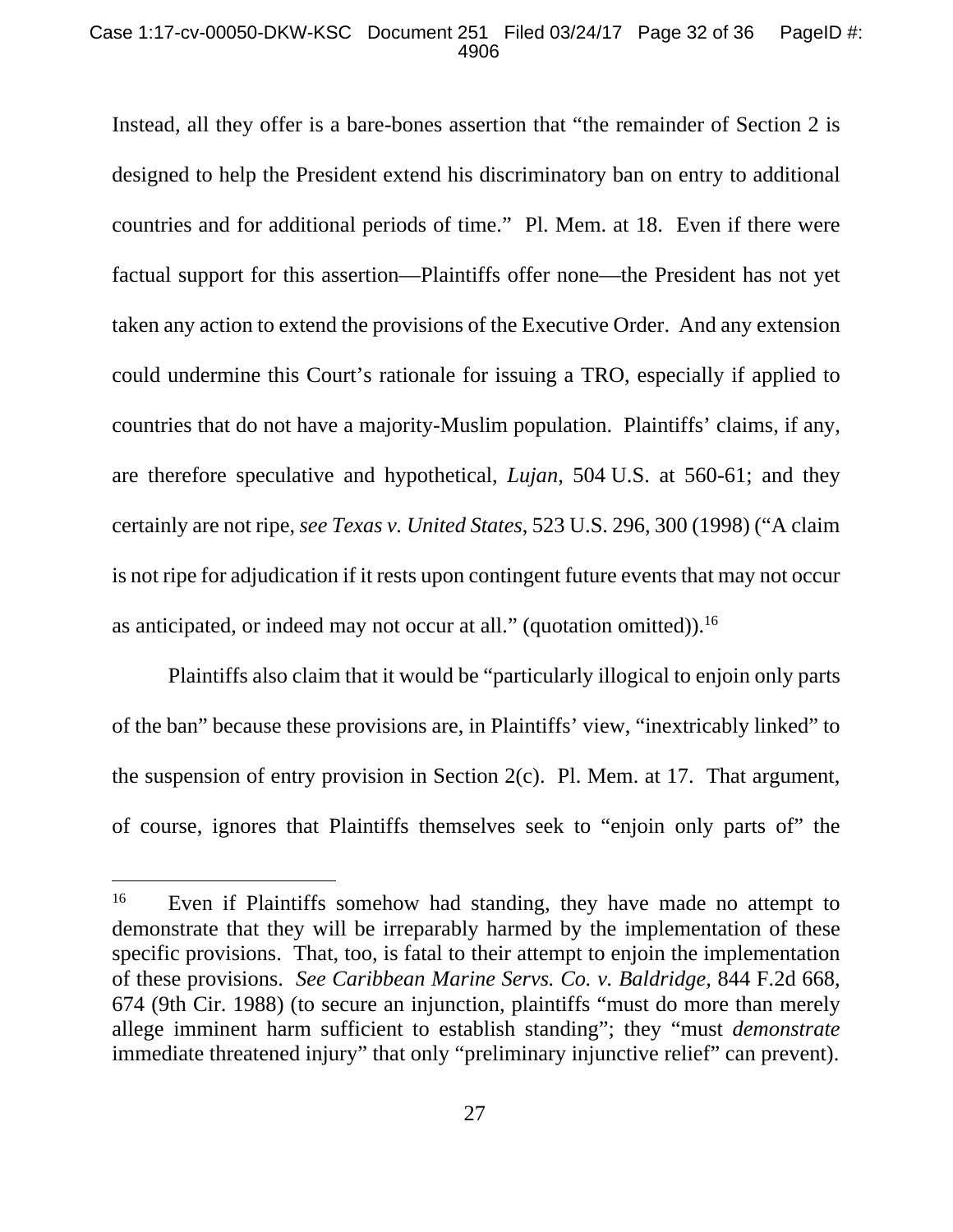### Case 1:17-cv-00050-DKW-KSC Document 251 Filed 03/24/17 Page 33 of 36 PageID #: 4907

Executive Order. Moreover, as a matter of both law and logic, the provisions are severable. As to the former, the Executive Order contains an express severability provision. *See* Exec. Order No. 13,780 § 15.17 As to the latter, an internal review of procedures obviously can take place independently of the 90-day suspension-ofentry provision (though doing so would place additional burdens on the Executive Branch, which is one of the several reasons for the 90-day suspension). *See* Exec. Order No. 13,780 § 2(c).

Further, limiting the scope of any injunction at this stage to permit these operational activities of the Government to proceed would be consistent with the goals expressed in this Court's previous Order. As the Court explained, it did not intend the TRO to suggest that it "forever" barred "any effort by [the Executive Branch] to address the security concerns of the nation." TRO at 38. Yet precluding the Secretary of Homeland Security or the Secretary of State from engaging in these activities limits the ability of those officers to fulfill their duty to assess future security concerns and identify the means to address such concerns consistent with the Court's recognition that "context may change during the course of litigation." *Id.* at 39.

 $\overline{a}$ 

<sup>&</sup>lt;sup>17</sup> That provision provides, in relevant part, that "[i]f any provision of this order . . . is held to be invalid, the remainder of this order . . . shall not be affected thereby." Exec. Order No. 13,780 § 15(a).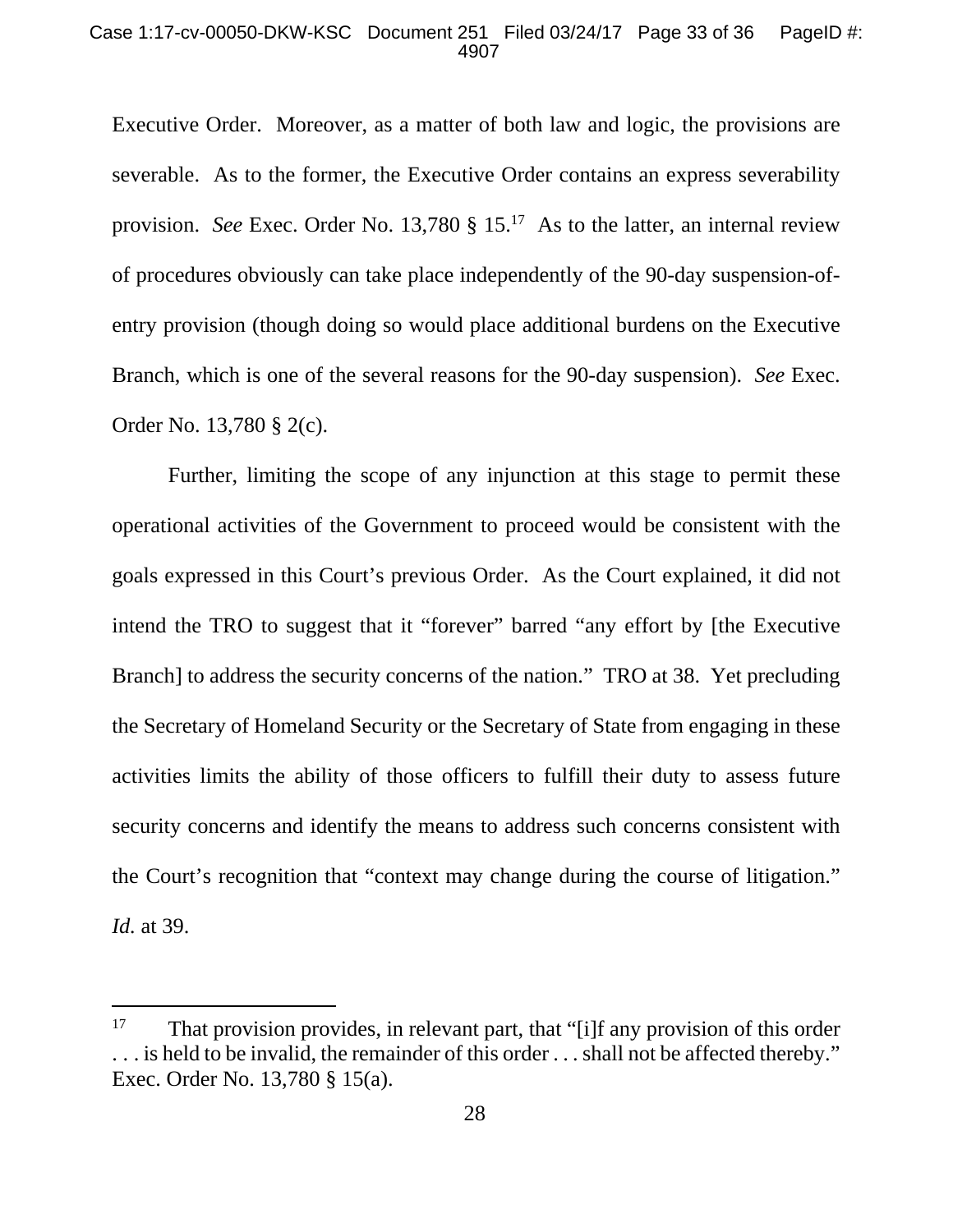#### Case 1:17-cv-00050-DKW-KSC Document 251 Filed 03/24/17 Page 34 of 36 PageID #: 4908

Plaintiffs characterize Defendants' concern about the application of an injunction to these provisions as "meritless." Pl. Mem. at 20. Instead, Plaintiffs put their own gloss on the current TRO (and the preliminary injunction that they are seeking), asserting that the TRO "merely prevents Executive [B]ranch action under the auspices of an illegal Executive Order" and noting that "[t]he Government could engage in appropriate consultations and an appropriate review of the immigration system as a whole independent of this Order." Pl. Mem. at 21. Defendants, however, do not have the luxury of defining for themselves the scope of this Court's orders; as it stands now, the Court's TRO does not contain a carve-out for "appropriate consultations," as Plaintiffs put it. Plaintiffs' concession acknowledges the basic inappropriateness of an injunction against internal governmental communications and activities, most if not all of which could take place in the absence of the Executive Order but the status of which is now, at the very least, unclear in view of the current TRO.

## **CONCLUSION**

 For the reasons stated herein, in Defendants' opposition to Plaintiffs' TRO motion, and by Defendants at the TRO hearing, the Court should not enter a preliminary injunction. To the extent that the Court issues a preliminary injunction, it should limit the scope of that preliminary injunction to particular identifiable aliens affected by the Executive Order to the extent that they have ripe claims and the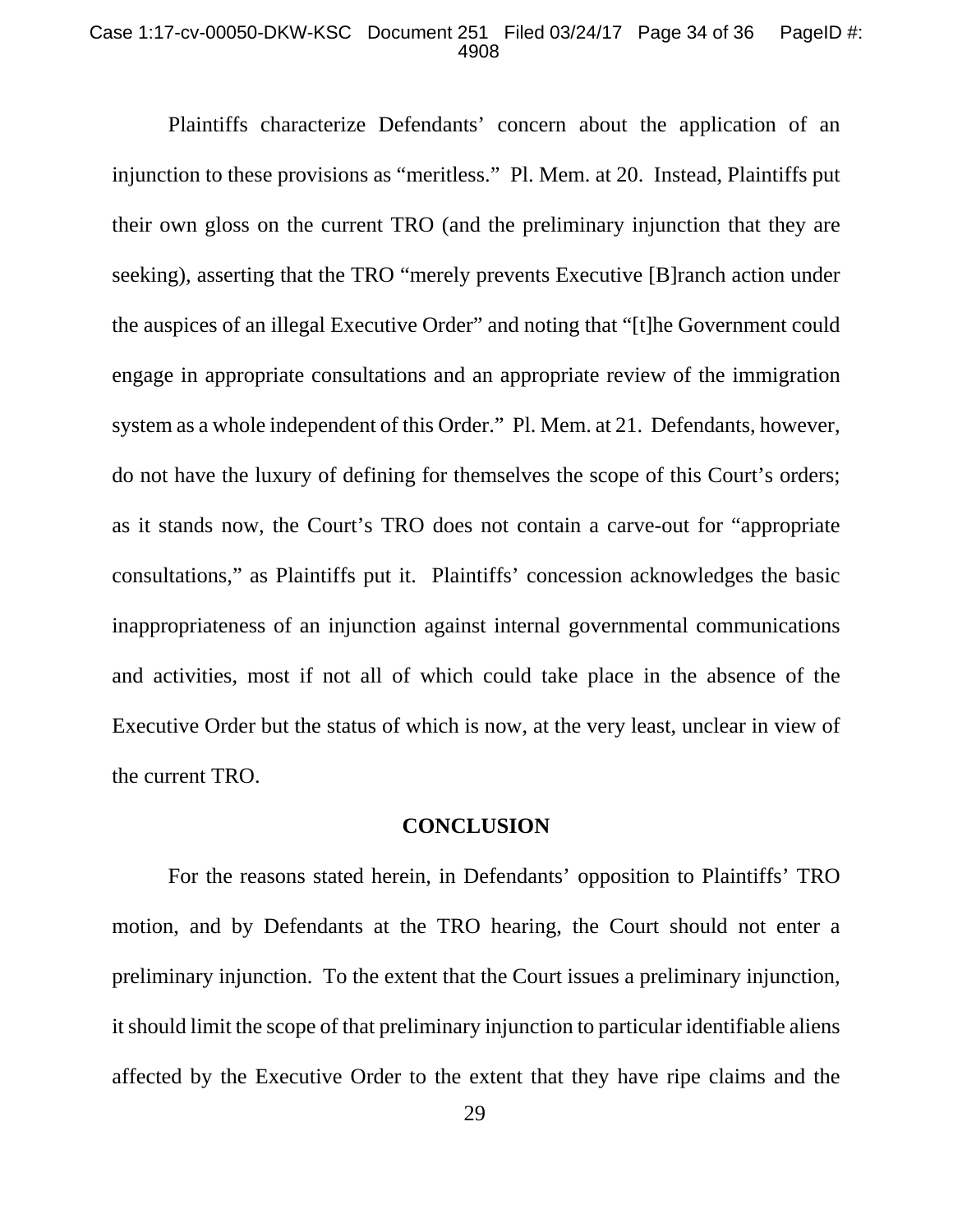### Case 1:17-cv-00050-DKW-KSC Document 251 Filed 03/24/17 Page 35 of 36 PageID #: 4909

application of the Order causes irreparable injury to judicially cognizable rights of the Plaintiffs. In the alternative, the Court should limit the scope of a preliminary injunction to Section 2(c) of the Executive Order. At the very least, the Court should not enjoin the inward-facing provisions of Sections 2 and 6.

Dated: March 24, 2017 Respectfully submitted,

 JEFFREY B. WALL *Acting Solicitor General* 

 CHAD A. READLER *Acting Assistant Attorney General* 

 ELLIOT ENOKI (No. 1528) *Acting United States Attorney*  EDRIC M. CHING (No. 6697) *Assistant United States Attorney* 

JOHN R. TYLER *Assistant Director, Federal Programs Branch* 

*/s/ Brad P. Rosenberg*  BRAD P. ROSENBERG (DC Bar. No. 467513) MICHELLE R. BENNETT (CO Bar. No. 37050) DANIEL SCHWEI (NY Bar) *Trial Attorneys*  U.S. Department of Justice Civil Division, Federal Programs Branch 20 Massachusetts Avenue, N.W. Washington, D.C. 20530 Tel: (202) 514-3374 Fax: (202) 616-8460 E-mail: brad.rosenberg@usdoj.gov

 *Attorneys for Defendants*